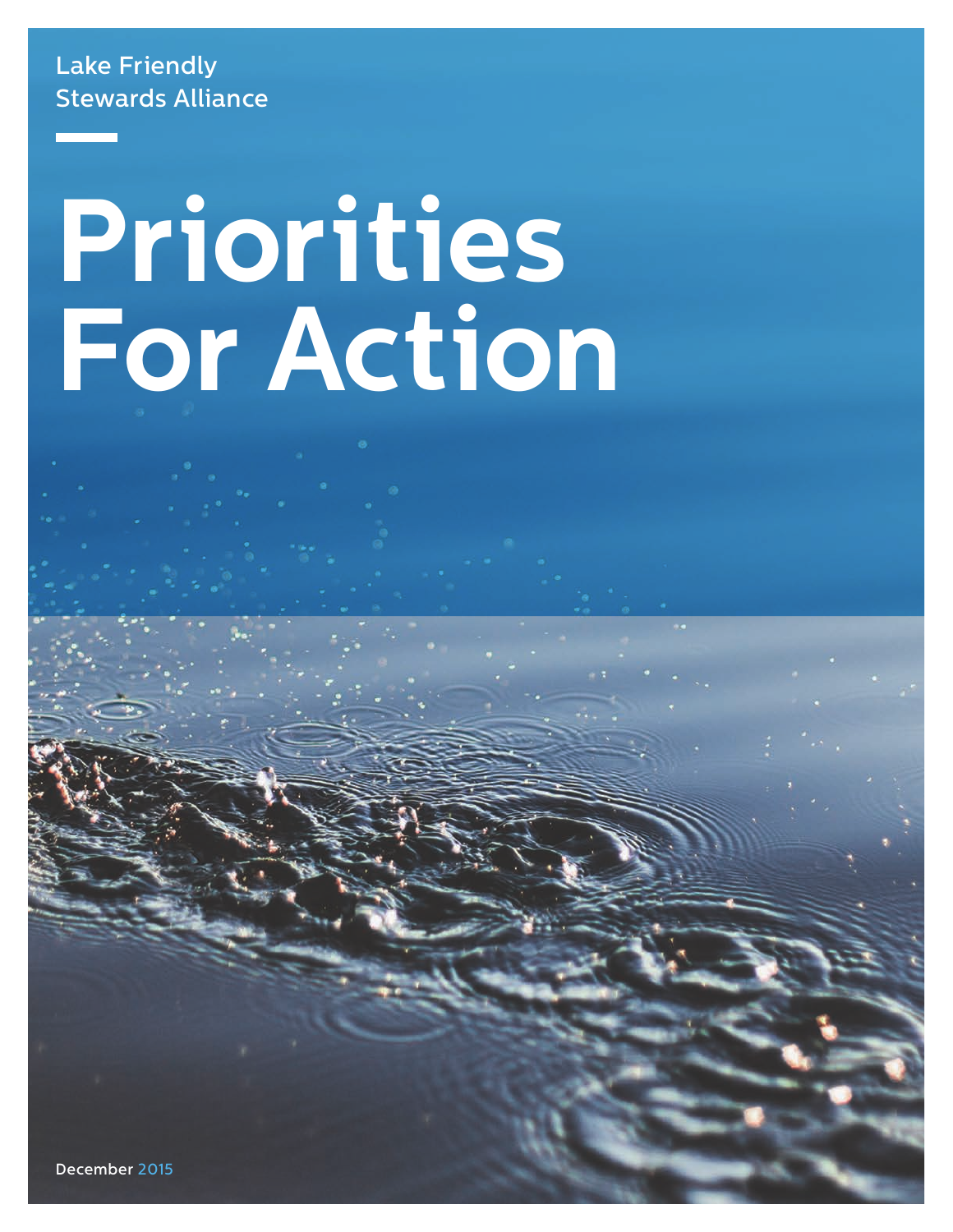Lake Winnipeg and many other Manitoba lakes and watercourses are under threat. While initially the Lake Friendly Stewards Alliance was created to find collaborative avenues through which issues associated with excess inflows of nutrients into the province's watercourses from agricultural and municipal sources could be addressed, the problem has become far more complicated. Changing hydro-meteorological conditions have resulted in more frequent flooding which is mobilizing more nutrients, and the introduction of invasive species has complicated the eutrophication problem.

The fact is that the health of Lake Winnipeg and many other lakes and watercourses in Manitoba are under very real threat. That said, it is not the end of the world. There remains much that can be done to maintain and restore the health of lakes, rivers and streams in the Lake Winnipeg Basin and this document provides a blueprint for doing just that.

International example demonstrates that there are at least ten preconditions for managing, and then getting ahead of the kinds of problems Manitoba faces with respect to excess nutrient inflows into its watercourses, changing hydro-meteorological regimes and the harmful effects of invasive species introductions. While some of these preconditions exist in Manitoba, the Priorities for Action document seeks to ensure that all the necessary combined jurisdictional, corporate and civic capacity required to address these urgent problems can be fully and immediately orchestrated in service of coordinated action locally, provincially and regionally. It is important to note from the outset, however, that this is not solely an environmental issue. While environmental concerns are valid what is happening now to Manitoba's lakes and watercourses will in time affect every sector of the province's economy. One of the central goals of this Priorities for Action document is to address these problems in ways that will perpetuate and strengthen the social, economic and political stability upon which the current and future prosperity of Manitoba depends.

The ten preconditions the Lake Friendly Stewards Alliance will need to fully develop, in order to succeed in addressing the very complex issues it has been created to overcome, must begin with a clear vision of what needs to be done. There also needs to be a rallying cry for action. To be successful the Lake Friendly Stewards Alliance also needs a clear mandate authorized by the Government of Manitoba and appropriate avenues to power that will allow it to realize its vision by rallying action. No organization like the Lake Friendly Stewards Alliance can succeed without strong, on-going non-partisan political support and leadership at both the executive and administrative levels of government. Initiatives like this also need recognized champions at all levels inside and outside of government who are committed to keeping complicated processes like these going even in difficult times. Such initiatives also need fully committed, long-term institutional support from NGOs, universities, research institutes, foundations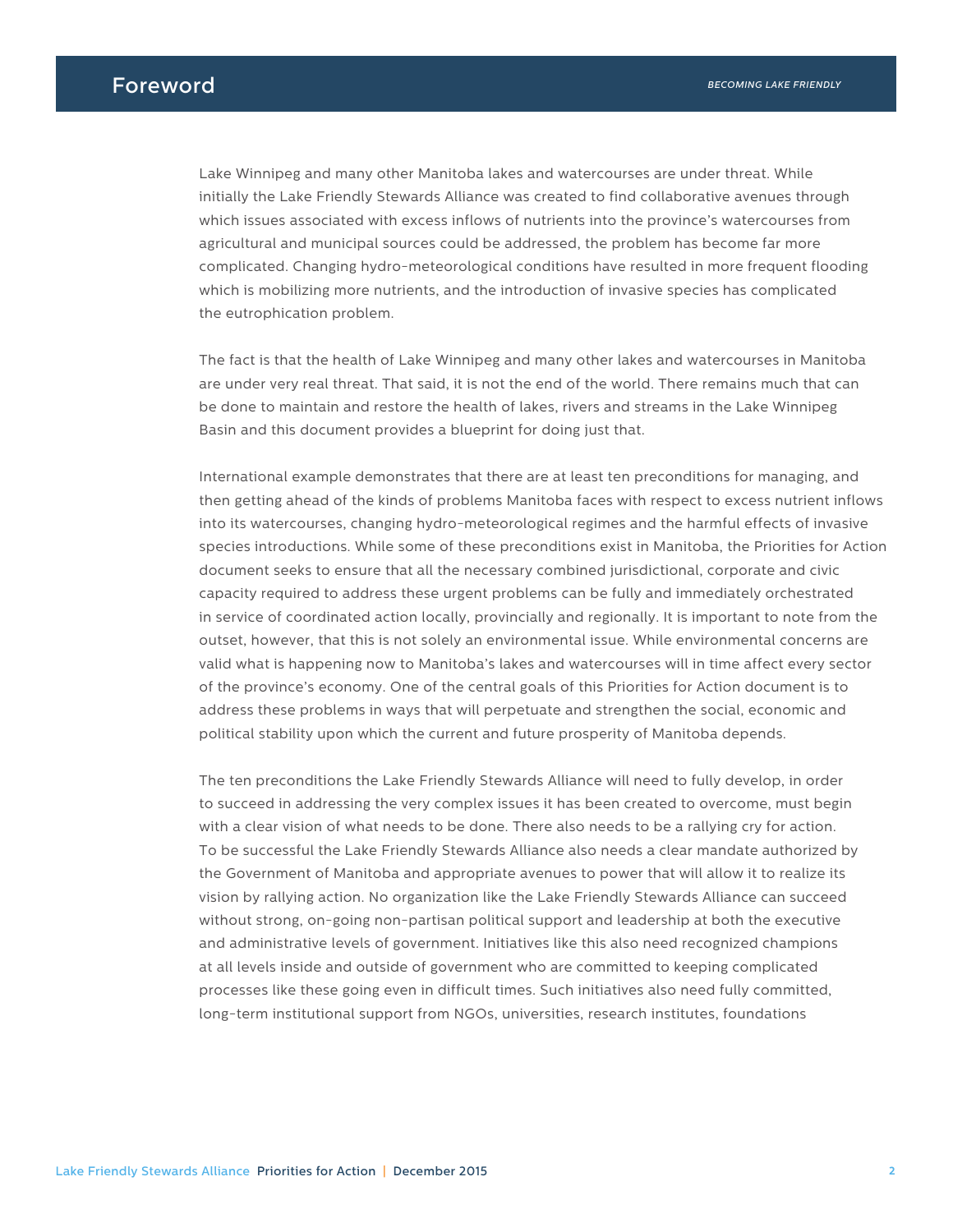and other funding sources as well as service clubs and other public institutions. In the Canadian context there is also a constitutional pre-condition that legally demands meaningful consultation with Manitoba's First Nations. Another critical pre-condition for success is an informed and fully engaged public. The success of organizations like the Lake Friendly Stewards Alliance is also predicated on the extent to which decisions are informed by careful, on-going monitoring of conditions supported fully by scientific research. Finally, no collaborative initiative of this kind will succeed over time without adequate, reliable on-going funding. This agenda aims to fully create all of these conditions.

Manitobans have a big challenge ahead of them. We have entered a very complicated – and some would say dangerous – period in human history. In such times it is important to clearly identify what needs to be done and then – difficult as it may be – to make those things happen. In that it outlines what needs to be done, this Priorities for Action document is a beginning. But now the hard part starts. It is far easier to outline a plan, than it is to have the courage to stand by that plan and undertake the hard and often thankless work necessary to make it happen. In the years it willtake to turn these problems around, it will be easy at times for anyone involved in this process to become frustrated and walk away from the commitment that will be required to fulfill this agenda. Unfortunately, if Manitobans want to be truly Lake Friendly failing in this initiative is simply not an option. Success hinges on mutual trust.

Having been involved in the circumstances of Lake Winnipeg for more than ten years and having witnessed the way in which this plan was expertly crafted by a wide range of passionate province-wide interests, I believe that Manitobans have it in themselves to make their province the kind of place where people want to live, not leave, in a warming world. This document lays out the first steps of the path. The world will be watching to see to see if Manitobans will follow it.

#### **Bob Sandford**

EPCOR Chair, Water Security United Nations University Institute for Water Environment & Health, Ambassador to the Lake Friendly Stewards Alliance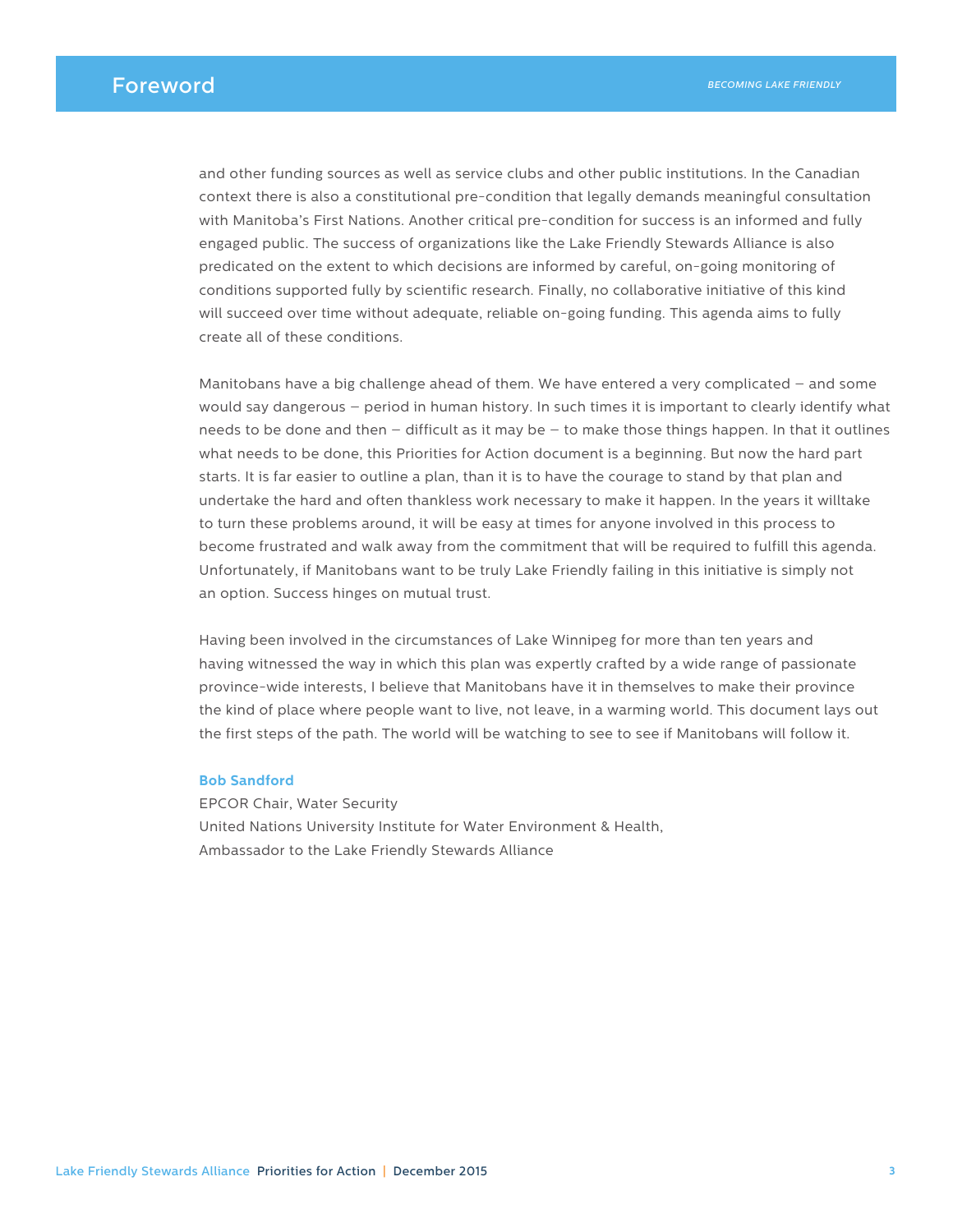Water quality in our lakes, rivers and streams has been deteriorating exponentially within the Lake Winnipeg watershed and additional actions need to be taken by all of us now to stop and reverse the trend. Waterways are being impacted by nutrients, primarily phosphorus and nitrogen, pollutants and invasive species. Excess nutrients, entering from a variety of sources, increase the frequency and severity of algal blooms. These blooms can spoil drinking water, make beaches unsuitable for recreational activities, harm fish and other aquatic species, and produce toxins that are dangerous to both humans and animals. Reversing this trend is therefore urgent and important for our health, our economy and the well-being of all Manitobans.

Nutrients and pollutants enter our waterways through a wide range of direct and indirect sources. Direct or point sources include industrial discharge and municipal wastewater. Indirect or non-point sources enter waterways overland from agricultural land, forests, parks, golf courses and urban areas. Extreme weather events and changes to the natural landscape have reduced the capacity of natural ecosystems to manage and filter nutrients from water.

Nutrient levels in Lake Winnipeg have doubled since the early 1990s due in large part to increases in flow and nutrient concentrations in the Red River watershed. The Red River watershed contributes the largest nutrient load to Lake Winnipeg. A fifty per cent reduction in nutrient runoff in the Red River and Lake Winnipeg is required to improve water quality in the Lake which will reduce the frequency and severity of algal blooms. Nutrient reductions are also required in other rivers such as the Winnipeg, Saskatchewan and Dauphin. These nutrient reductions will improve local water quality in smaller but important water bodies throughout the watershed and help Lake Winnipeg.

Deteriorating water quality and the acceleration of the global hydrological cycle have significant social, environmental, and economic impacts that will be compounded unless the root causes are addressed. These very serious problems threaten not only our economy and quality of life, but pose costly threats to the critical and very expensive infrastructure of the province upon which future social and economic development depends. Lake Winnipeg has been identified as one of the world's most threatened freshwater systems. Nutrient loading, deteriorating water quality and aquatic invasive species in Lake Winnipeg could negatively impact the province's lucrative fishery, diminish the value of lakeside properties and experiences, significantly impact tourism and increase the challenge in attracting and keeping business in Manitoba.

Based on the ten preconditions for success presented in the foreword, there is a need for a clear vision to guide all of the actions taking place in the watershed. Based on current scientific knowledge, commitments and consensus, the goal for Lake Winnipeg watershed management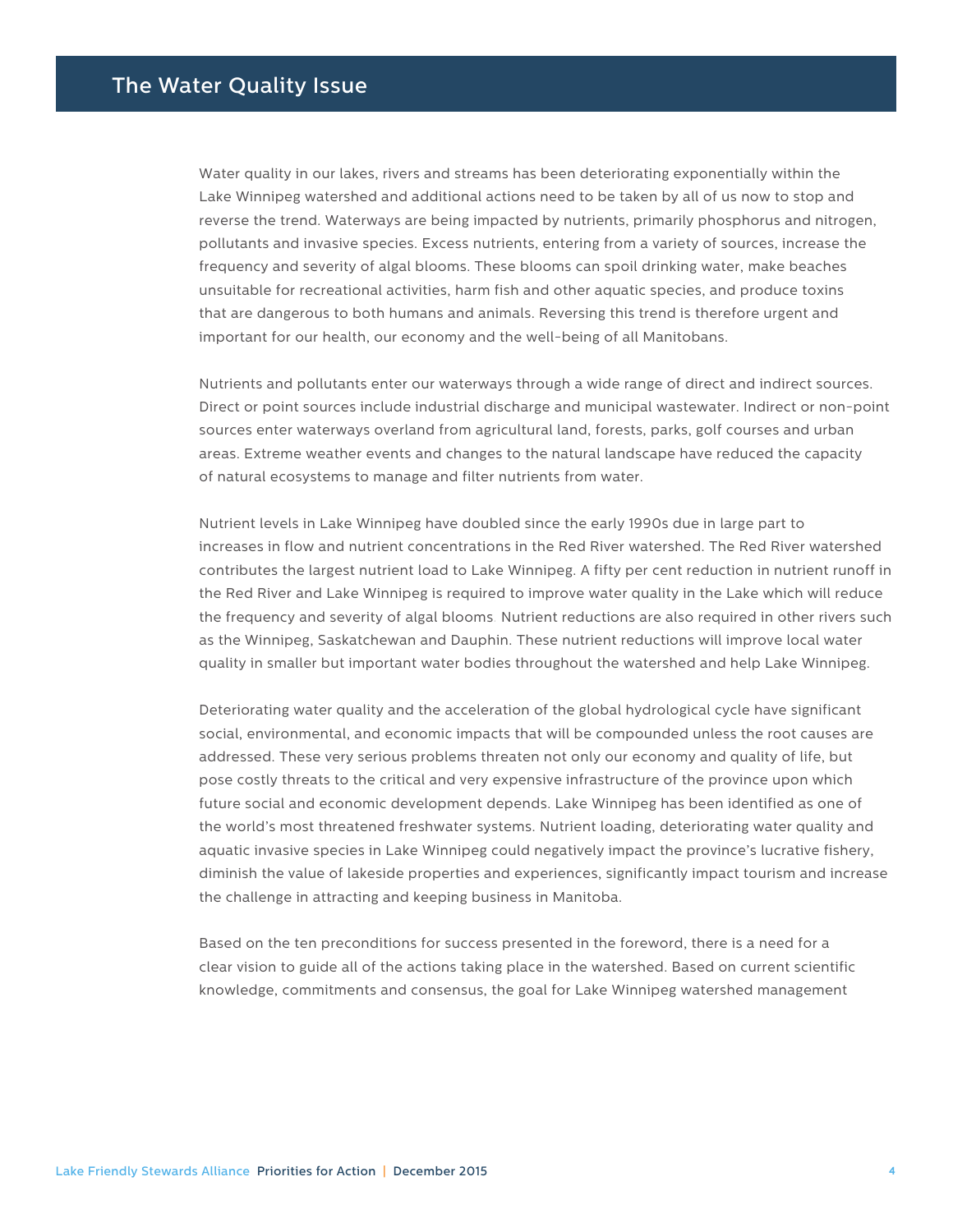# The Water Quality Issue

should be: "To Reverse the trends in water quality and related issues; to retain a fifty per cent reduction in phosphorus concentrations in the south basin of Lake Winnipeg from different sources; and through a variety of means, establish pre-1990 nutrient levels."

The Lake Friendly Priorities for Action document constitutes the beginning of a concerted effort across sectors to reduce nutrient runoff and pollutants, manage invasive species and improve water quality in a way that helps our communities and our economy remain resilient in the face of changing hydro-climatic conditions. Our urgent response and prioritized actions will position Manitoba in a place that allows us to move from the "Most Threatened Lake in the World" to a jurisdiction that is creating positive, tangible change for generations today and for the future.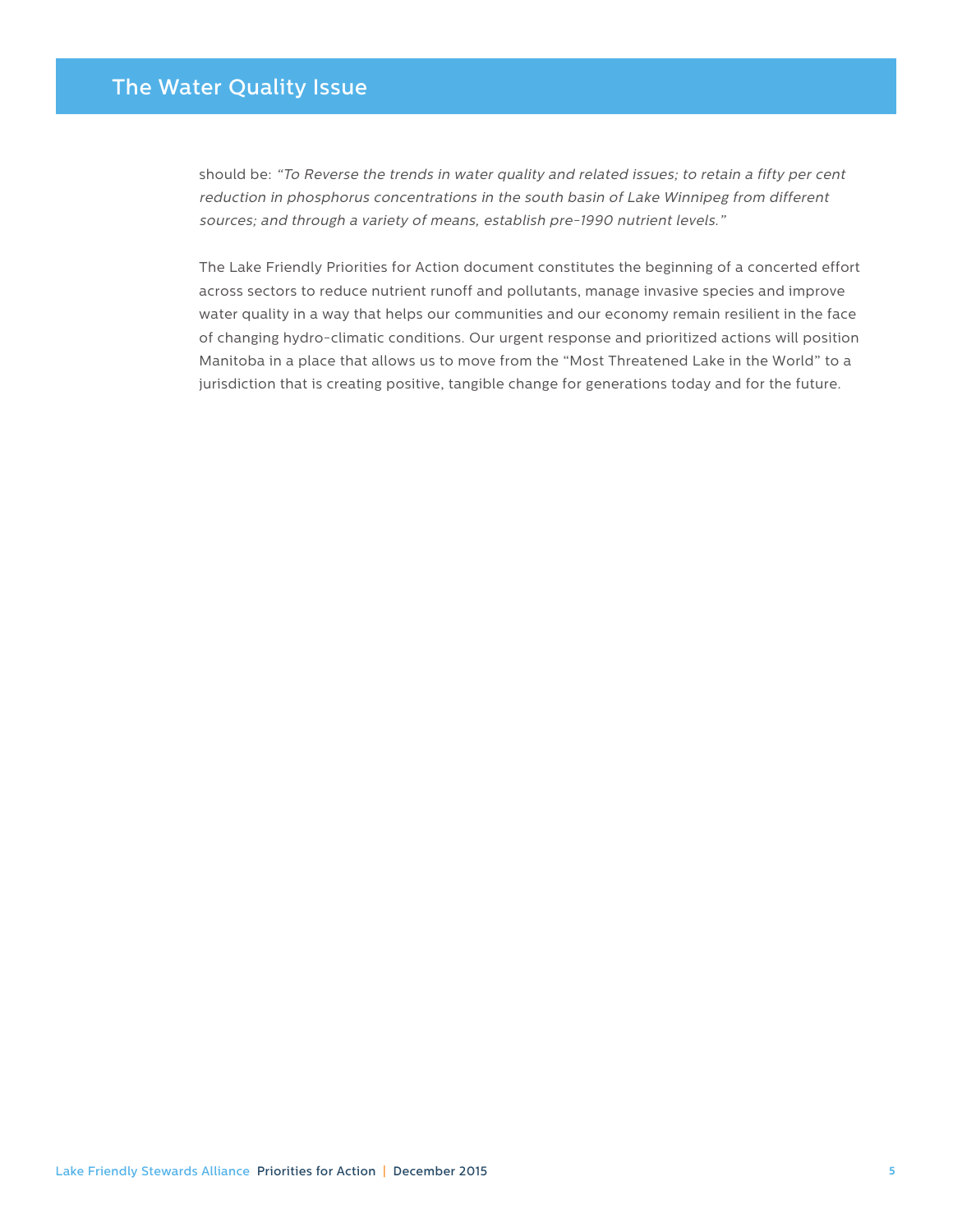# "A river is the report card for its watershed."

— ALAN LEVERE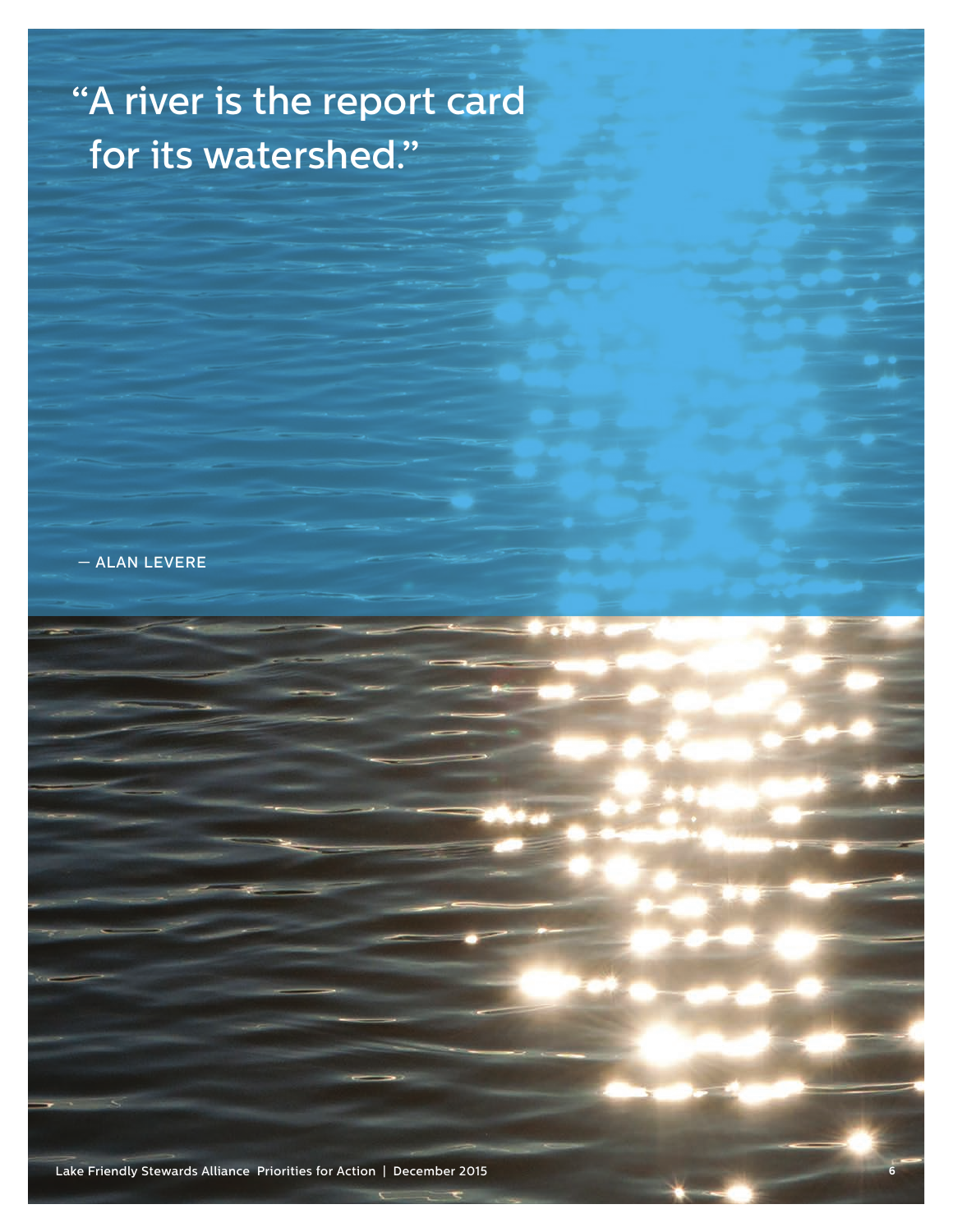# Working Together through the Lake Friendly Accord

It has become increasingly clear that managing water effectively is one of the single most critical elements of sustainable development globally. Protecting our water resources is a challenging and complex endeavor. Streams, rivers, wetlands and lakes form immense, interconnected systems into which nutrients enter from a wide range of sources. Achieving sustainable management of our water in Manitoba is only possible with the full support and engagement of stakeholders from across all sectors of society, and integration throughout our planning, infrastructure investment and economic processes.

While many stakeholders are working toward improving the state of our waterways, these efforts must be coordinated and the overall impact must be monitored and improved. The Lake Friendly Accord and the Lake Friendly Stewards Alliance constitute leadership, coordination and integration of these attempts to ensure that the whole is more than the sum of its parts.

Everyone has a role to play. Individuals, industry, businesses and governments are key players and will achieve the greatest results by working together with a common vision of reducing nutrient loads to Lake Winnipeg. The Lake Friendly Accord (Accord) and Lake Friendly Stewards Alliance (Alliance), created in 2013 as a partnership between the Government of Manitoba and the South Basin Mayors and Reeves, provides a platform for collaboration and effective information sharing.

The Accord is a pledge to work together to improve water quality through the engagement of stakeholders in shared solutions. Signatories to the Accord define their participation by developing an Annex – a document that details their commitment to specific actions that align with their specific sector and expertise. The Alliance, a multi-stakeholder implementation forum, provides clarity for priority actions and promotes both collaboration and action through the Accord.

While the Accord and the Alliance objectives, and the priorities identified in the Lake Friendly Priorities for Action document, focus on and relate to the Lake Winnipeg basin, they are intended to be useful to other watersheds and jurisdictions. Keeping aquatic invasive species and pollutants out of waterways is important to achieving the eight main objectives of the Accord:

- Reduce nutrients to waterways
- Reduce the frequency and severity of algal blooms in waterways
- Improve aquatic ecosystem health
- Recycle and reuse nutrients with innovative technologies
- Develop and share innovative ways to improve water quality with other stakeholders
- Enhance environmental, community and economic benefits from water
- Enhance collaboration between those working to reduce nutrient loading to waterways
- Increase awareness of the need and ways to reduce nutrients in waterways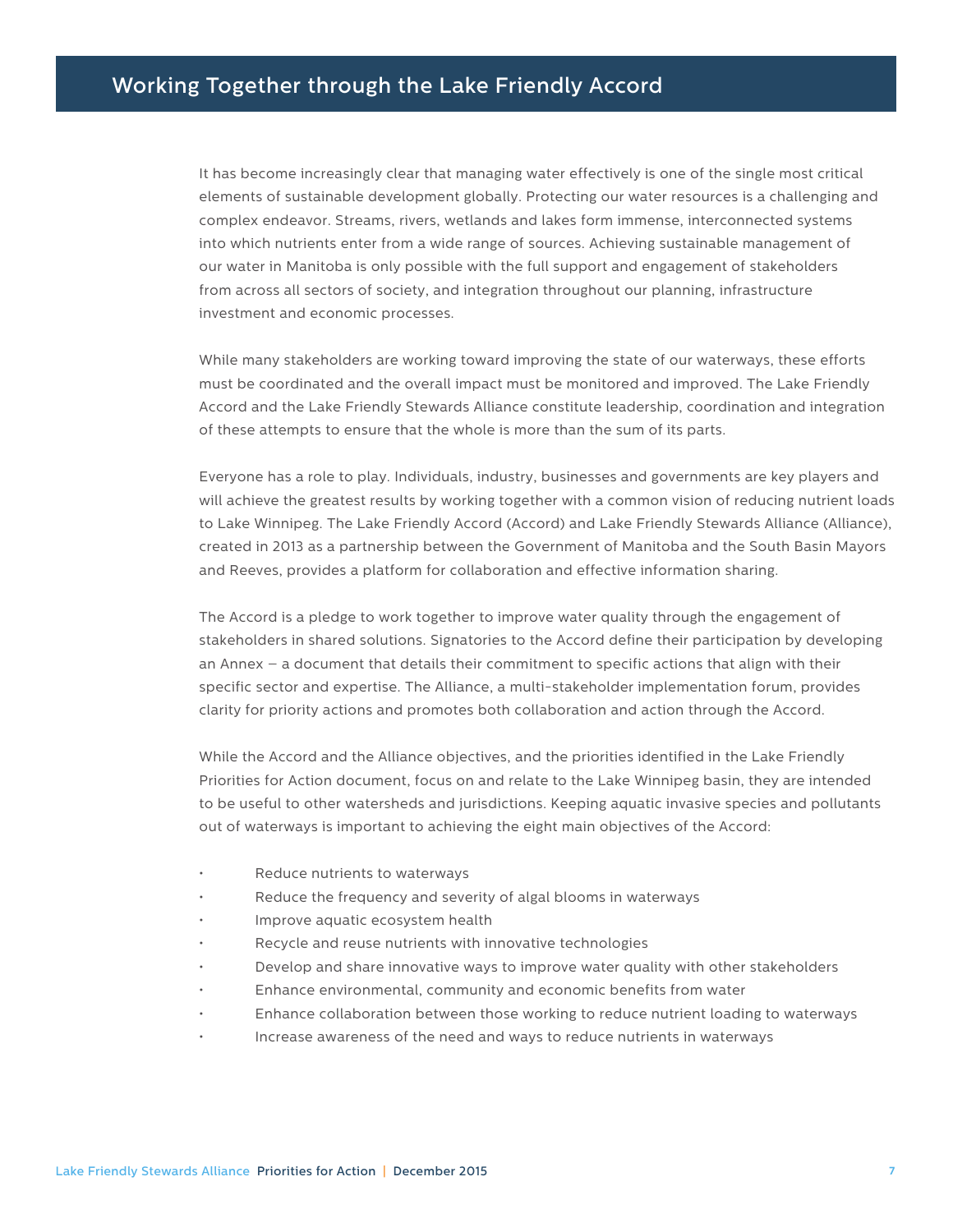# The Lake Friendly Stewards Alliance Structure

*The Lake Friendly Stewards Alliance is co-chaired by the Minister of Conservation and Water Stewardship and the Chair of the South Basin Mayors and Reeves.*

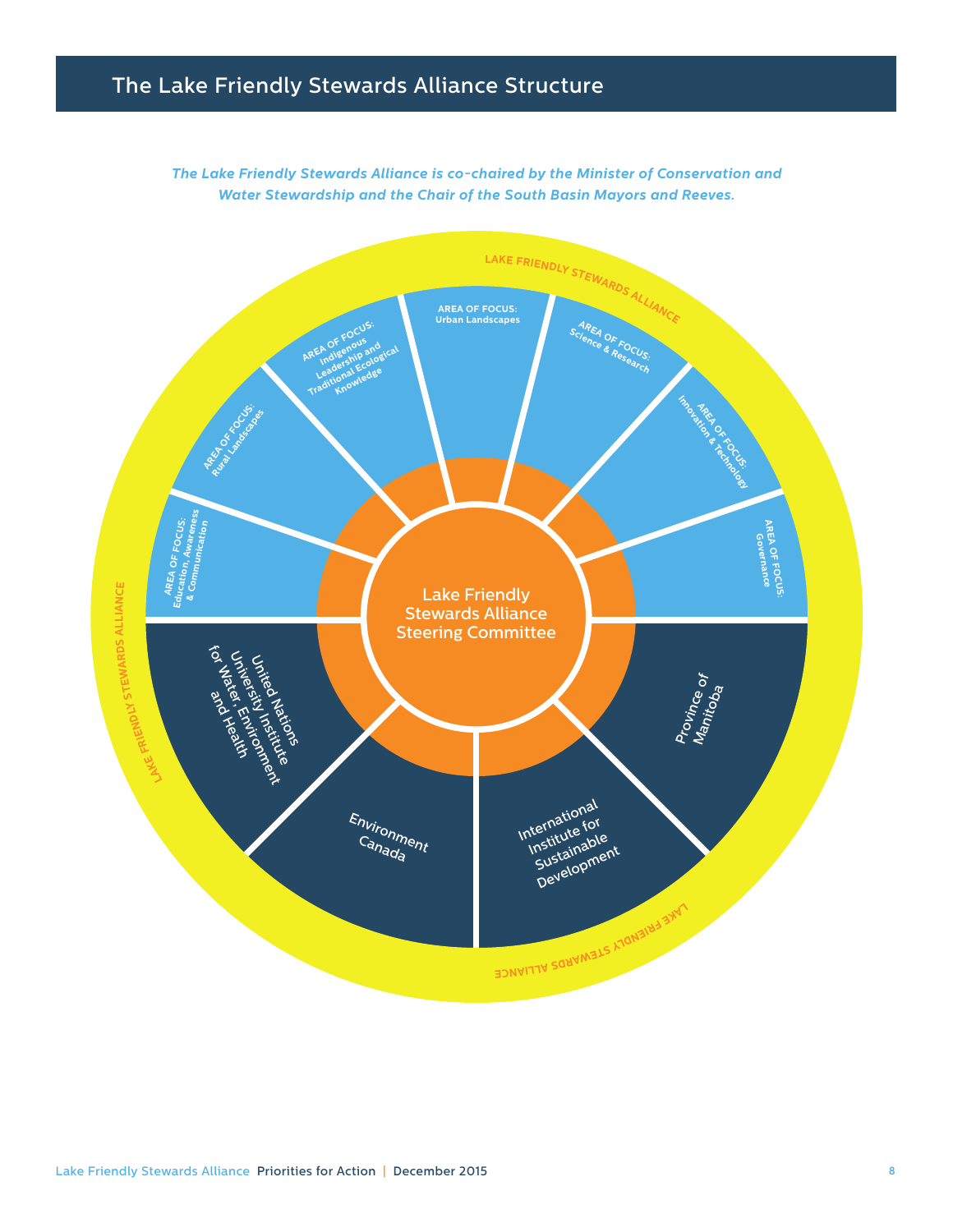#### LAKE FRIENDLY STEWARDS ALLIANCE

The Lake Friendly Stewards Alliance includes a broad spectrum of stakeholders who have an interest in improving water quality. Alliance membership is comprised of both signatories to the Accord and non-signatory stakeholders. The Alliance is co-chaired by the Minister of Manitoba Conservation and Water Stewardship and the Chair of the South Basin Mayors and Reeves providing provincial and municipal government leadership to the initiative. The Alliance was established to support the goals and objectives of the Lake Friendly Accord by providing a forum to encourage collaboration among stakeholders across the watershed. Alliance members use this forum to share information, build partnerships, transfer knowledge and technology, monitor results and acknowledge successes.

#### LAKE FRIENDLY STEWARDS ALLIANCE STEERING COMMITTEE

The Lake Friendly Stewards Alliance Steering Committee (Steering Committee) is the coordinating body that provides overall direction to achieve the Accord and the Alliance objectives. The Steering Committee was tasked with developing a vision, identifying priorities, building synergies between complementary existing and proposed areas of work and ensuring the sharing of information. The Steering Committee includes an ambassador, two co-chairs, Working Group chairs, advisors and the technical secretariat. Members of the Steering Committee provide the requite breadth of scope and non-partisan commitment that complex sustainable development issues demand. The main goal of the Steering Committee is to provide leadership, coordination, monitoring and an overall management structure to this initiative.

#### WORKING GROUP AREAS OF FOCUS

Based on the understanding and perspectives from key stakeholders, the Alliance and the Steering Committee have identified seven focus areas to achieve the objectives of the Lake Friendly Accord. Working Groups meet as required and coordinate with other relevant stakeholders to address ongoing challenges and emerging opportunities and/or research that can support solutions. Together, the Accord, the Alliance, its Steering Committee and Working Groups will coordinate disparate but important work being undertaken across the basin by government, academics, economic sectors, communities, non-government organizations and the public. This information is shared with the Steering Committee through the chairs of the Working Groups, and supplements the expertise and traditional knowledge that is reflected in the overall strategy toward action.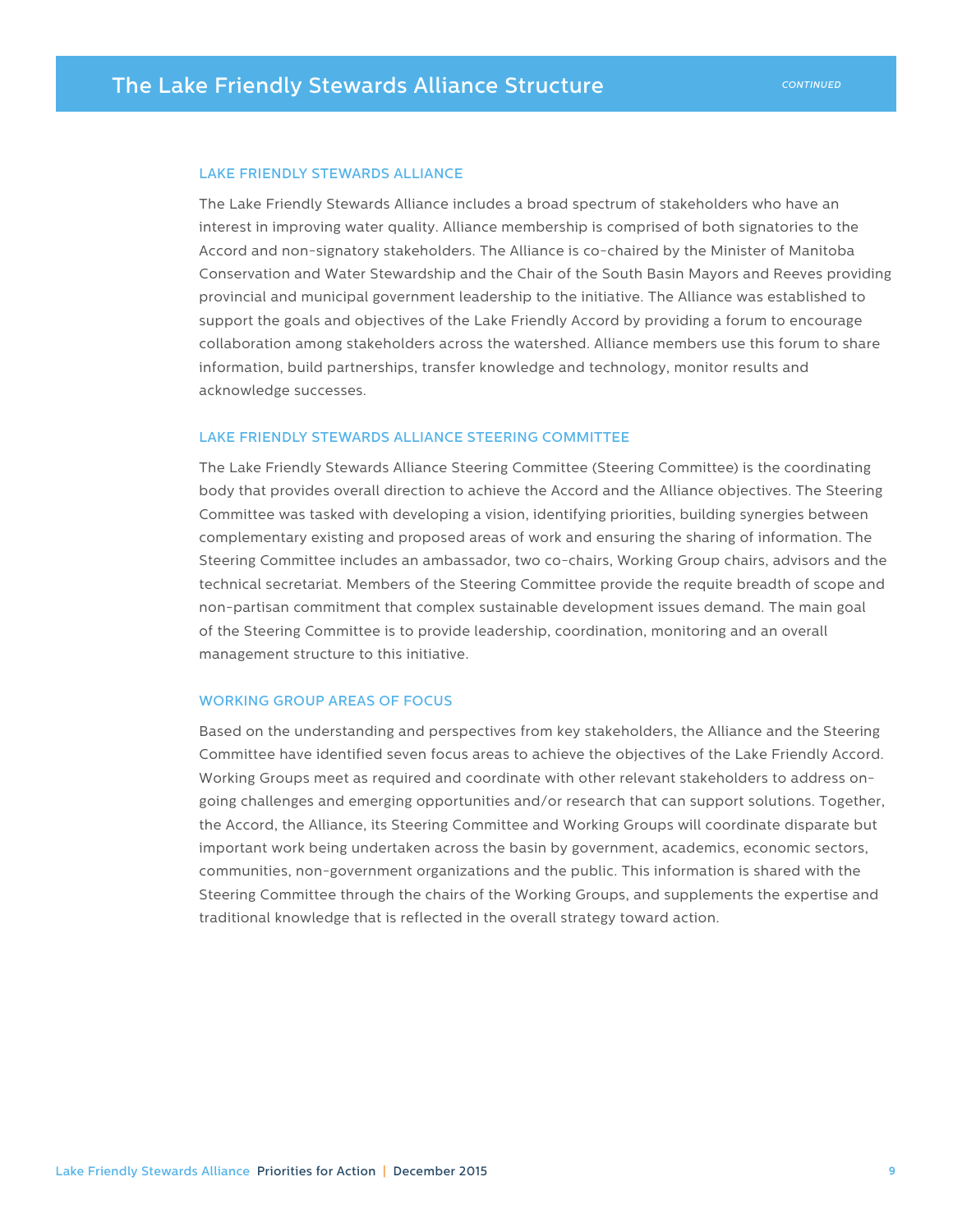#### SCIENCE AND RESEARCH

There is significant scientific knowledge on what is causing water quality deterioration in the Lake Winnipeg watershed and the vision of fifty per cent reduction of nutrient loads is based on scientific analyses of historical conditions and trends (State of Lake Winnipeg Report – Province of Manitoba). Scientific analyses are also providing signals on where our efforts should be targeted for maximum benefit. A precondition for success in achieving the vision is that actions are based on a dynamic evidence base. Ensuring a scientific basis for action coupled with systemic monitoring, helps ensure that we move in the right direction avoiding unintended consequences. Fulfilling the precondition on monitoring and a strong scientific basis, the Science and Research Working Group reviews and provides input to other areas of focus on appropriate data collection and analysis to input on action and monitor impact.

#### EDUCATION AND AWARENESS

A number of preconditions of success require effective education and awareness including an engaged public and fully committed long-term institutional support. A priority of this Working Group is to ensure the key messages of the Accord objectives, priorities and actions and achievements and outcomes are aligned across focus areas and effectively communicated. The Working Group provides a coordinating function for communication across stakeholder groups and promotes consistent sector-specific and public messaging on impacts and solutions across the watershed.

#### URBAN LANDSCAPES

Non-point nutrient loads make the Lake Winnipeg basin challenge more complex, requiring a host of actions, including the management of point source loads from municipalities, industry and other sources that must be tackled using cost-effective means. Land use strategies, infrastructure planning and municipal planning can play a significant role in improving water quality from urban areas. The Working Group is examining strategies across the urban landscape to improve urban water management infrastructure and landowner practices. The group is also exploring enhanced water management policies and technical applications aimed at protecting and restoring water quality, while building urban resilience.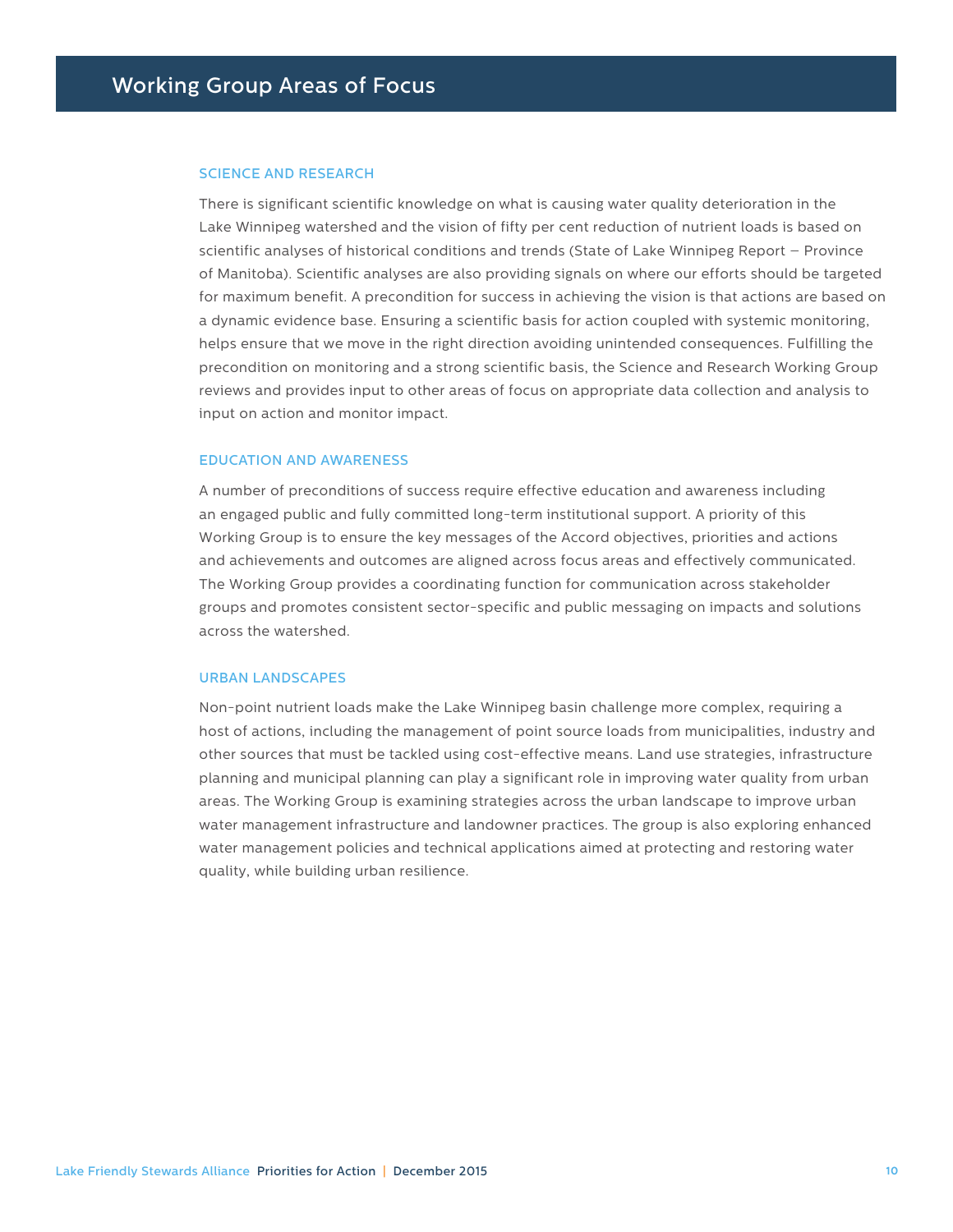#### RURAL LANDSCAPES

Much of the massive Lake Winnipeg watershed is rural. Consequently, these landscapes are important in protecting water quality through non-point source nutrient management. Farmers, fishers and ranchers also have local knowledge and incorporating their perspectives will strengthen the initiative. The Working Group is exploring policies and practices in agriculture and land development to restore and protect our waterways including: Beneficial Management Practices related to responsible livestock and crop management, development and implementation of Environmental Farm Plans, and other tools for agricultural producers to enhance resiliency in the face of hydrological change. Rural residential land use strategies in this area also include municipal and provincial drainage, and wastewater management policies and practices that can play a significant role in the protection of our waters. Together, the rural and urban landscape provides a framework for broad inclusion of committed champions inside and outside of government.

#### INDIGENOUS LEADERSHIP AND TRADITIONAL ECOLOGICAL KNOWLEDGE

Indigenous communities and holders of traditional ecological knowledge and expertise have specific priorities and perspectives. Indigenous Leaders can provide insight to the work of the Alliance and the Steering Committee. The Alliance and Steering Committee will seek opportunities to ensure Indigenous perspectives are incorporated into plans and actions on an ongoing basis.

#### **GOVERNANCE**

Waterways and watersheds cross jurisdictions. Governments and decision makers at all levels must see value in protecting water quality and will benefit from a clear vision, priorities and actions. As fifty per cent of the nutrient loading to Lake Winnipeg comes from upstream of Manitoba, this Working Group is pursuing trans-boundary jurisdictions as signatories to the Accord. They are exploring the development and implementation of governance models that integrate water quality into planning processes, outcome based regulatory mechanisms, fiscal incentives, as well as government programming, to achieve the overall vision.

#### INNOVATION AND TECHNOLOGY

The Working Group is exploring innovative technology and relevant cost-effective natural and engineered solutions to improve water quality. Their work includes identifying ways to improve clean technology development and uptake through an enabling policy environment and removal of regulatory barriers to the adoption of new and innovative practices. Incorporating perspectives and encouraging the participation of industry will be a key component of the Working Group, goal.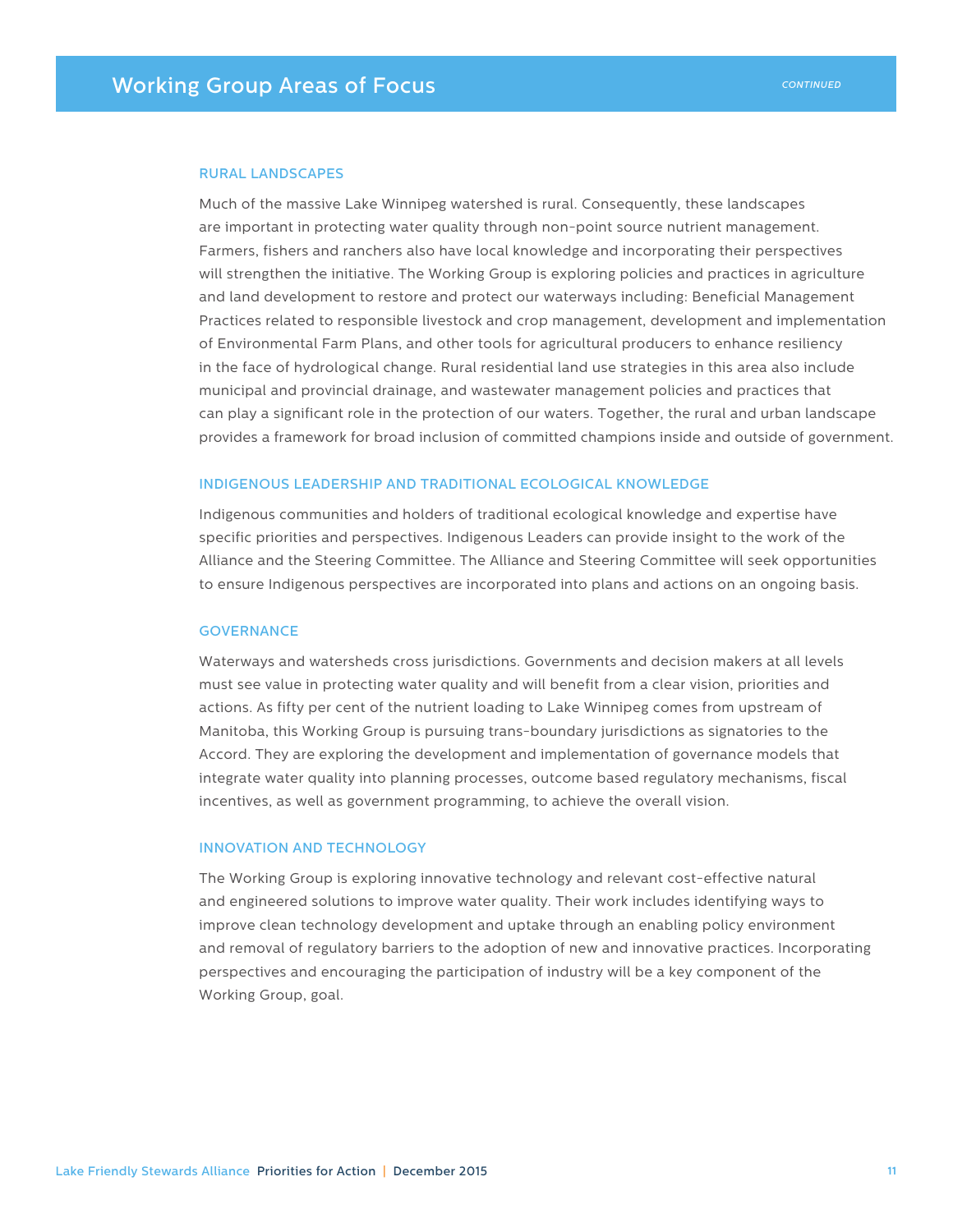Coordinating action across a broad and diverse range of stakeholders requires thinking about where we are going and how we get there. The Steering Committee has led this coordination over the past year and, in consultation with the Working Groups, they have created the Lake Friendly Priorities for Action document that identifies top priorities and outlines broad actions that Working Groups will further elaborate on, to achieve the priorities and the overall vision.

The priority areas identified in this document are intended to be adaptive to changing circumstances and scientific understanding of underlying issues. Additional goals and strategies will be added to the Priorities for Action document as the process unfolds, and as new research outcomes arise. This Priorities for Action document provides guidance for dynamic actions.

## THE STEERING COMMITTEE UNDERTOOK THE FOLLOWING STEPS TO DETERMINE THE PRIORITIES FOR ACTION:

#### 1. Create an Inventory

The Steering Committee consulted the Working Groups and others to undertake a scan of relevant activities currently underway in the Lake Winnipeg Basin. The scan identified the general range of activity and allowed the Steering Committee to create an inventory of over 200 activities currently underway related to land and water management in the basin. The activities were then categorized into the Alliance's seven focus areas.

# 2. Identify Gaps

The Steering Committee compared this inventory with recommendations from two key sources: Reducing Nutrient Loading to Lake Winnipeg and its Watershed: Our Collective Responsibility and Commitment to Action (Lake Winnipeg Stewardship Board, 2006); and, Manitoba's Surface Water Management Strategy (2014). This comparative analysis helped identify priorities, gaps and general actions necessary to achieve the overall vision.

The chairperson of each working group drew on the expertise of their members and other experts to prioritize sector-specific actions that would have the greatest impact toward achieving the Accord objectives.

#### 3. Define Priorities 4. Determine Priorities for Action

The Steering Committee used a facilitated strategic planning process to identify the priorities of the Working Groups. This ensured consensus and buy-in from a broad range of committed stakeholders involved in the planning and implementation of Lake Winnipeg management. This also ensured alignment across all focus areas. Each identified priority is accompanied by broad action items that will be further articulated for achieving the overall vision.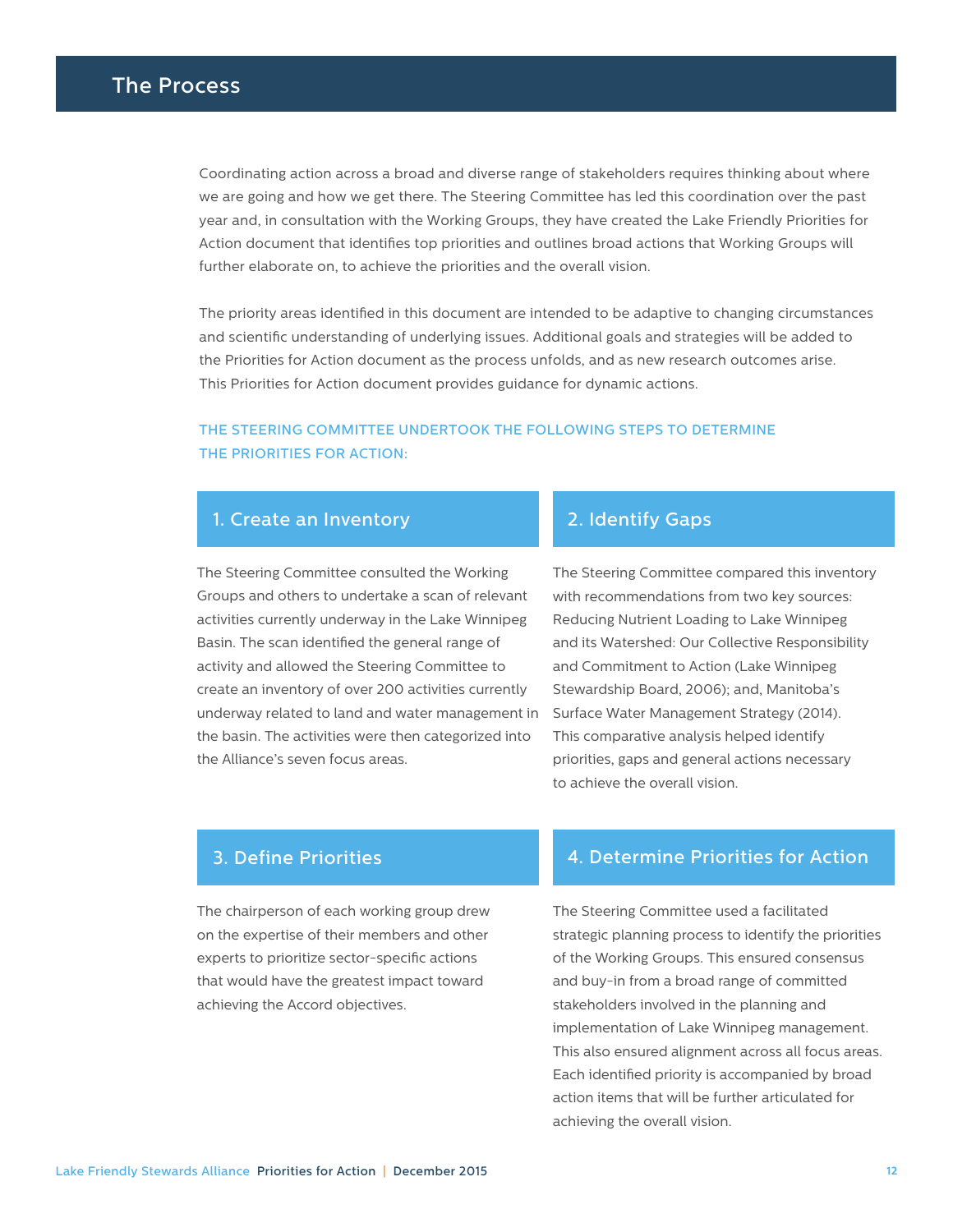# Key Priorities

1. Develop a long-term science plan for understanding nutrients, pollutants and invasive species, including their impacts and options for reductions in Lake Winnipeg and its watershed.

Despite efforts, the level of scientific understanding of Lake Winnipeg and its watershed is severely lacking compared to level of research and scientific understanding in comparable basins globally. Similar large trans-boundary basins undertake systematic diagnostic studies to understand the nature of the basin, its hydrology, soils, land use as well as trends over time and linkages with human uses.

#### - ACTIONS

- Evaluate and prioritize research needs to respond to the other priority areas.
- Coordinate research priorities across funders, researchers and agencies.
- Develop a collaborative network for data collection and sharing.
- Improve and support monitoring of Lake Winnipeg and its basin to ensure effectiveness of actions and inform adaptive management.
- Develop indicators and a reporting structure for monitoring Lake Winnipeg and its basin and work with the communications Working Group to ensure popular understanding of such a report card.

## 2. Create a supportive regulatory environment that enables the implementation of new and adapted technologies for improved nutrient management, water quality and to foster resiliency.

Outcome-based regulations aimed at specific changes that allow flexibility in actions enable innovation and can overcome the traditional resistance that comes with prescriptive regulations.

- Develop criteria to evaluate pilot projects to determine effectiveness based on measurable outcomes.
- Provide recommendations to create a supportive regulatory environment for new technology, pilot projects and full scale implementation.
- Explore and encourage market and incentive opportunities and partnerships with business and industry.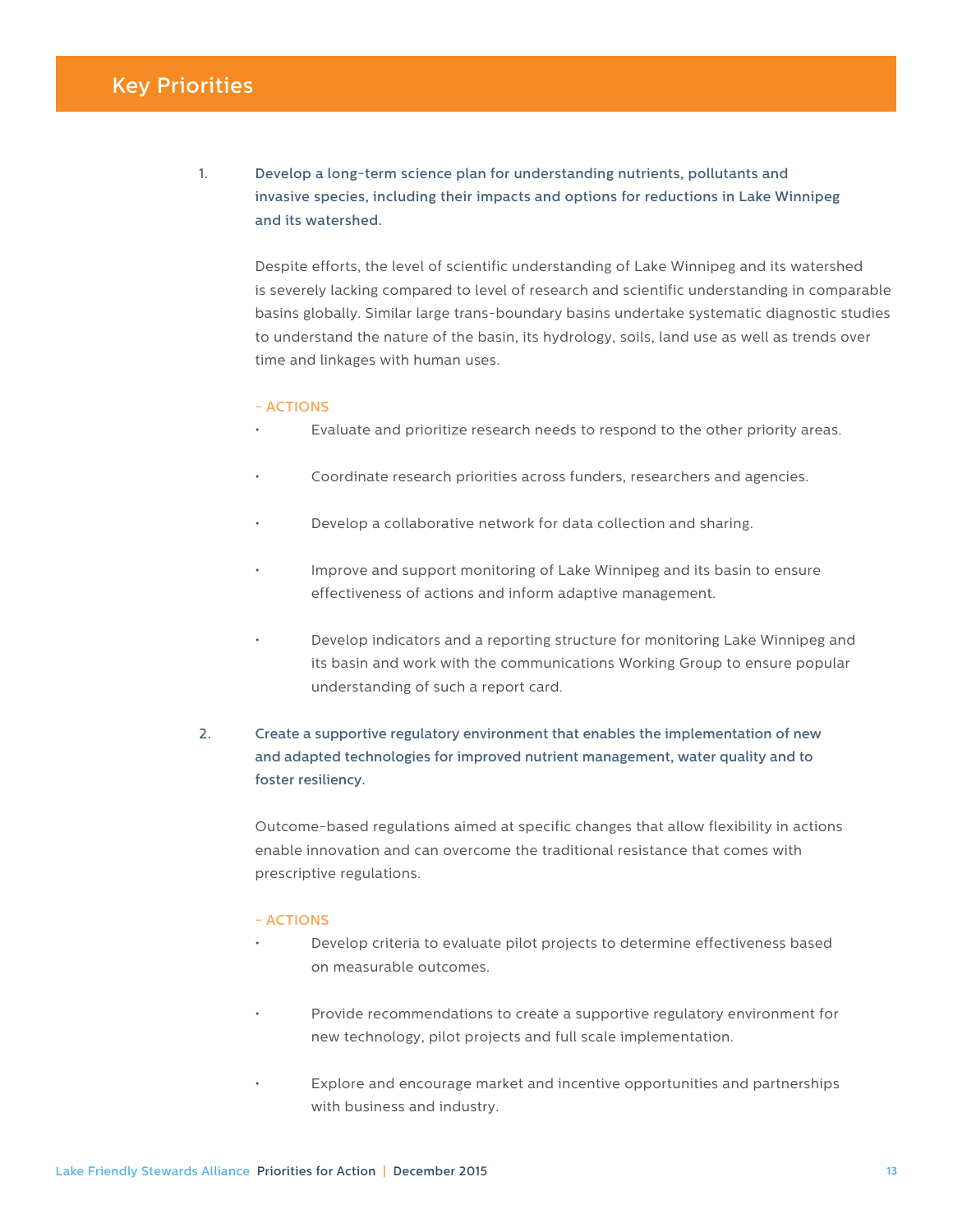# **Key Priorities CONTINUED**

#### 3. Facilitate the adoption of nutrient management actions that improve water quality and support agricultural production.

As stewards of the largest areas of private land, working in partnership with farmers will ensure change is achieved through landscape management. While Environmental Farm Plans and established Beneficial Management Practices for agriculture are in use, monitoring and communicating impacts of these actions, as well as collaborating across Working Groups, will improve overall benefits.

#### - ACTIONS

- Encourage the adoption of Beneficial Management Practices in Environmental Farm Plans.
- Explore incentives to support agricultural producers in the adoption of Beneficial Management Practices that reduce nutrient runoff, maintain and enhance soil health, restore and protect natural habitats and improve water quality.
- Work with partners to promote responsible drainage practices and fertilizer and manure application.

#### 4. Improve municipal wastewater, storm water and drainage management to reduce nutrient loading and improve water quality.

While most of the land base in the Lake Winnipeg watershed is rural, the majority of the population lives in urban settings. Ensuring that our cities use the best technology and means to control point and non-point source nutrient loads from urban areas will impact water quality significantly. This also facilitates change in industry, education and other related sectors as well as broad-based behaviour change in the most populated areas in the watershed.

- Identify nutrient reduction Beneficial Management Practices related to municipal planning and provide recommendations for integration of planning and incentives.
- Develop a strategy for integrating Beneficial Management Practices into municipal planning, secondary planning, bylaws and regulations and other infrastructure processes.
- Work with municipalities to identify infrastructure improvements and to seek innovative solutions that enhance water quality.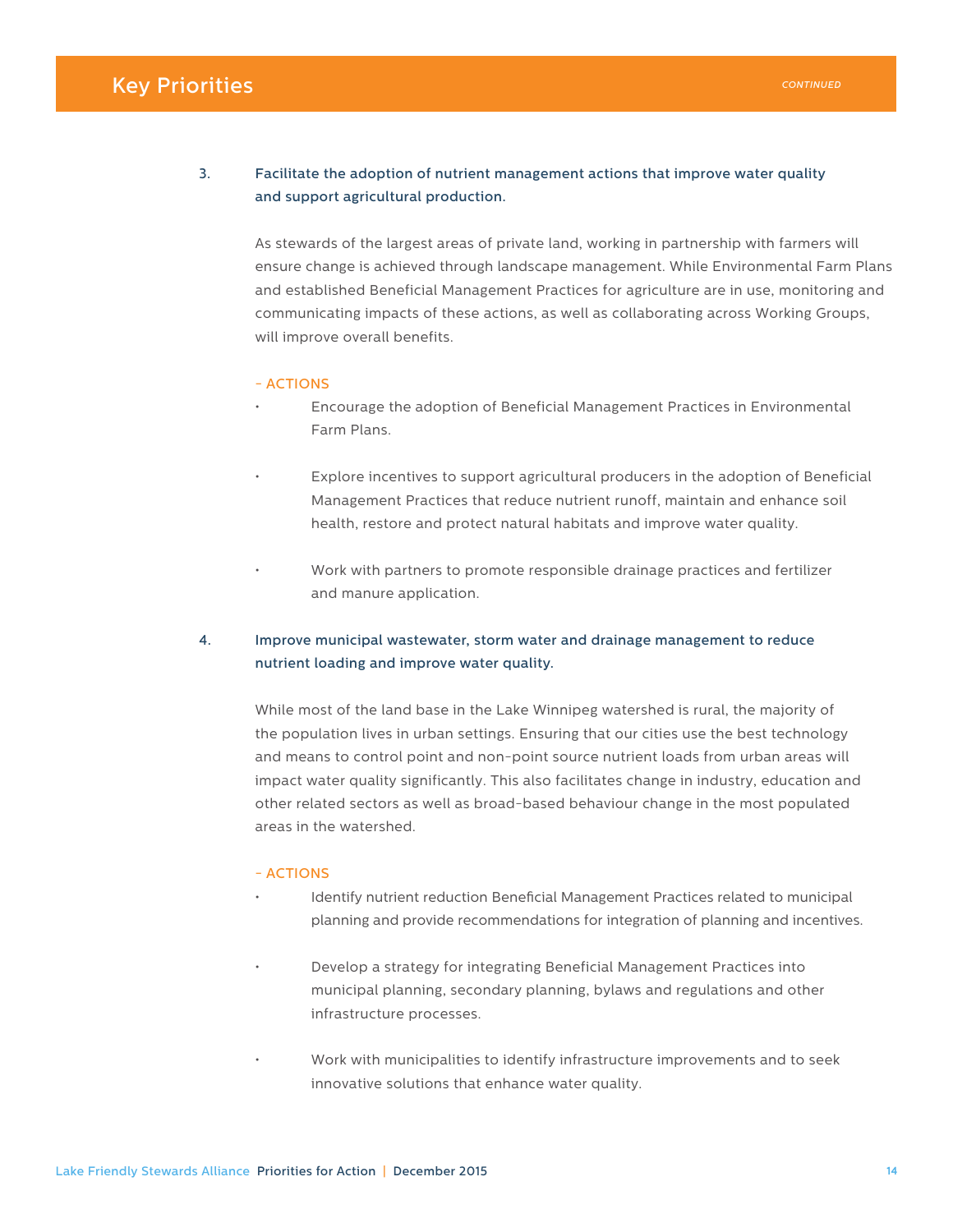# Key Priorities

#### 5. Incorporate Indigenous perspectives and knowledge.

Indigenous communities represent a unique set of rights and priorities in the context of land and water management in the watershed. Ensuring that Indigenous perspectives are incorporated and adequately addressed is key to a robust plan, and broad-based buy-in and support, which is a necessary precondition for success.

#### - ACTIONS

- Attend Indigenous-led gatherings to share and receive feedback on the efforts of the Alliance.
- Incorporate Indigenous knowledge and ensure Indigenous perspectives are incorporated into plans and actions.

#### 6. Create a consistent and coordinated messaging strategy to encourage individual and sector-based behaviour change.

Broad-based behaviour change starts with a clear understanding of the problem and specific actions toward proposed solutions. The key priorities identified in this document will assist in determining messaging priorities to residents within the watershed who care about water for a variety of reasons.

- Include the perspectives of traditional Indigenous ecological knowledge and all traditional ecological knowledge holders (ranchers, fishers, farmers) from across the watershed.
- Develop a strategy to align communications with the identified key priorities in a coordinated public campaign.
- Coordinate Alliance stakeholders through information sharing and technical capacity building.
- Strategically align public and sector specific messaging across all stakeholders.
- Ensure education and awareness objectives complement and align with Manitoba Education.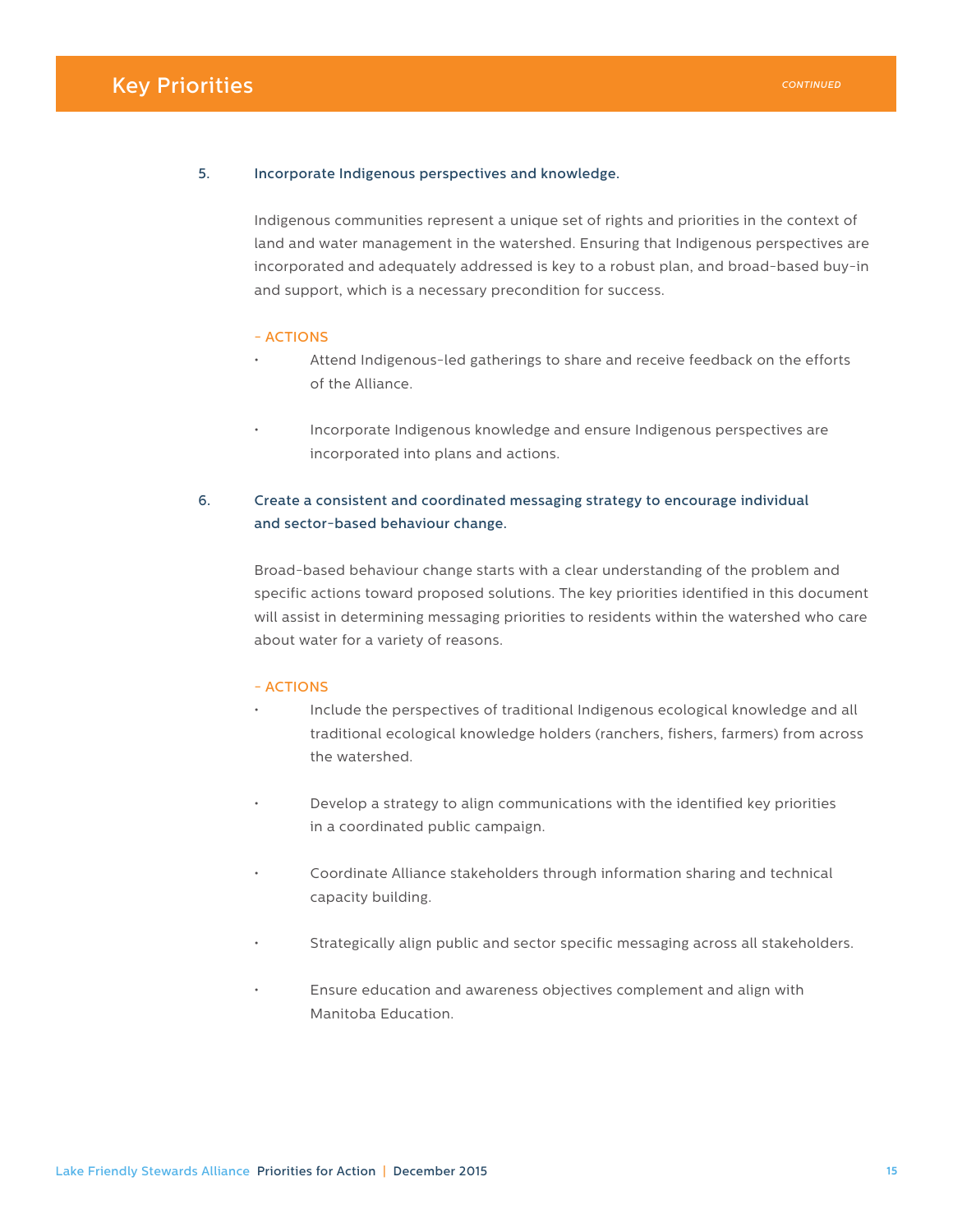# **Key Priorities CONTINUED**

#### 7. Engage and seek commitments from trans-boundary stakeholders towards the objectives of the Accord.

This is a complex, inter-jurisdictional watershed and fifty per cent of the nutrient loads come from outside Manitoba. This means that we need to work proactively with other jurisdictions and reconcile governance, legislation, research and messaging across jurisdictions in Canada and the US to reduce nutrient loads. The Lake Friendly Priorities for Action document provides coordination to move decisively towards achieving the vision and priorities.

- Work with the International Joint Commission and its relevant boards and other intra-jurisdictional boards, commissions and committees to support and enhance the objectives of the Accord.
- Facilitate connections to trans-boundary stakeholders groups.
- Identify stakeholders, their scope of influence and actions to be undertaken that could be included in an annex to the Accord.
- Seek strategic partnerships with key stakeholders and increase the number of signatories to the Accord.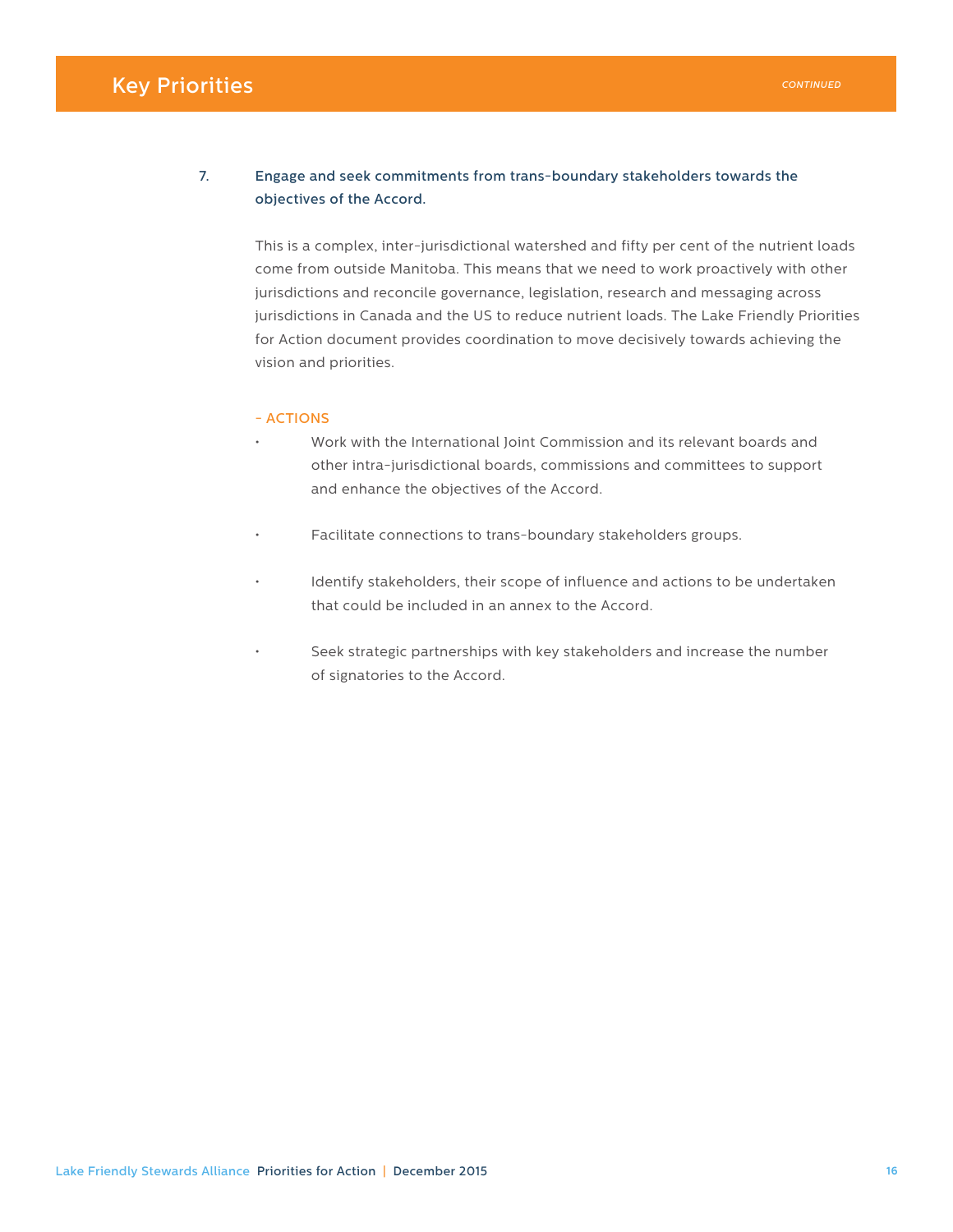"Sustainability of the Earth requires us to remember we are in a relationship with all of Nature. We need to rebuild that relationship."

— MERRELL-ANN PHARE / LAWYER, WRITER, ARTIST, ENVIRONMENTALIST

tewards Alliance Priorities for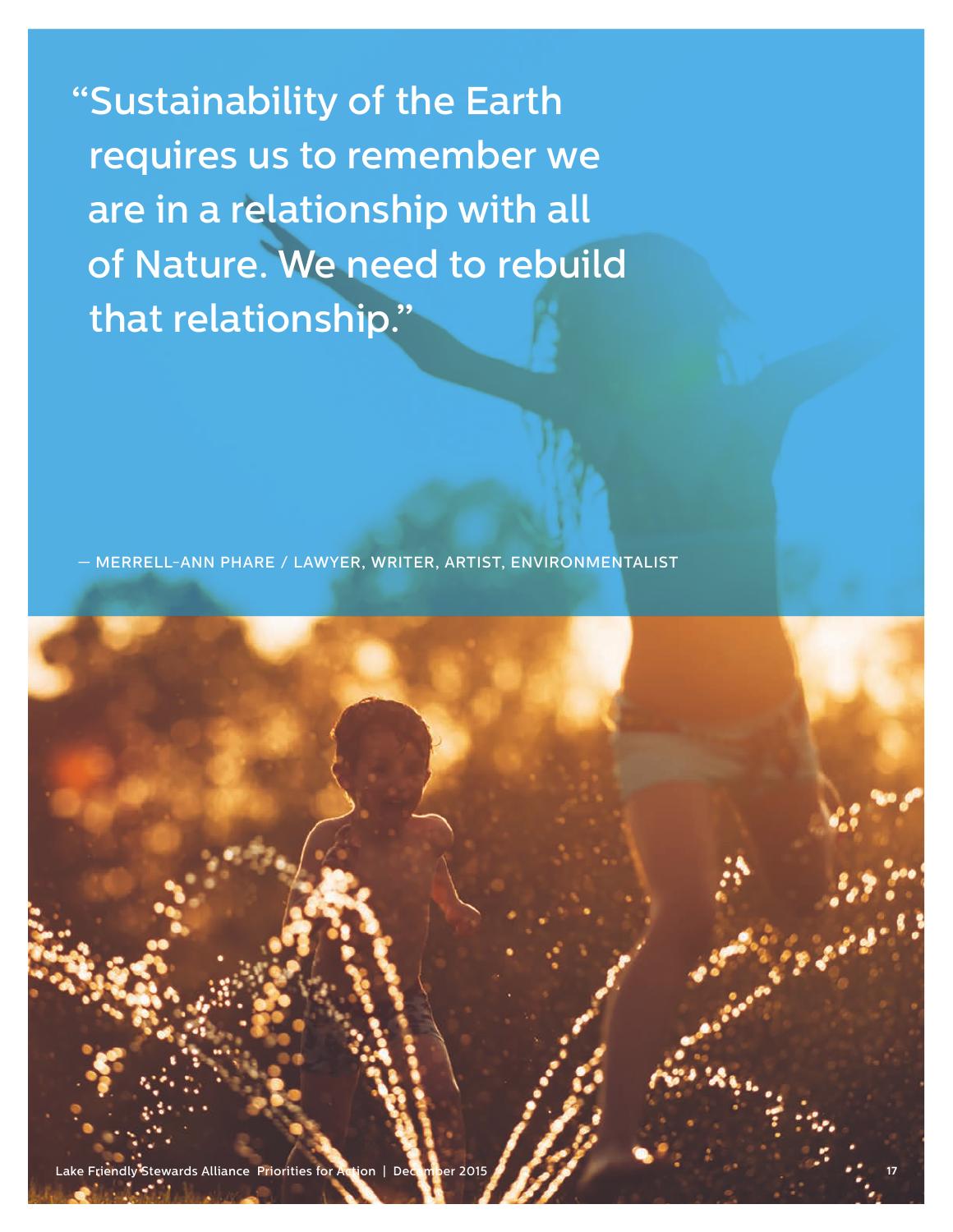The Lake Friendly Accord and the Lake Friendly Priorities for Action document created by the Steering Committee provides guidance with clear, prioritized direction for addressing the water quality challenges in the Lake Winnipeg basin. The broad actions identified within the seven priority areas will be used by the Working Groups to create specific actions to achieve the overall vision and objectives of the Accord and the Alliance.

The Steering Committee will continue to align the actions across various sectors and government departments, to ensure that Working Groups are complementing and supporting each other and when there is a conflict, resolving it in the best interest for sustainable development in the Lake Winnipeg basin.

It is understood that the identified priorities for action will be iterative and adaptive to ensure that we learn and incorporate lessons from what is working and what is not. For this purpose, the Steering Committee will continue to seek input and work to define best practices and identify innovative opportunities, to enhance the Lake Friendly Priorities for Action document.

The Steering Committee will ensure that progress in the priority areas toward the vision is documented and all stakeholders in the process are informed and updated toward achieving the objectives of this Lake Friendly Priorities for Action document.

The avenues of communication opened up by the Accord and the Alliance will ensure that the impacts of action can be shared and built across sectors to achieve maximum benefit. By working together under a common framework toward priorities and actions as identified in this document, governments, education, non-government organizations, industry, business and the public can shape their participation to ensure we are putting our best foot forward in our collective efforts to protect and preserve one of our most valuable resources, water.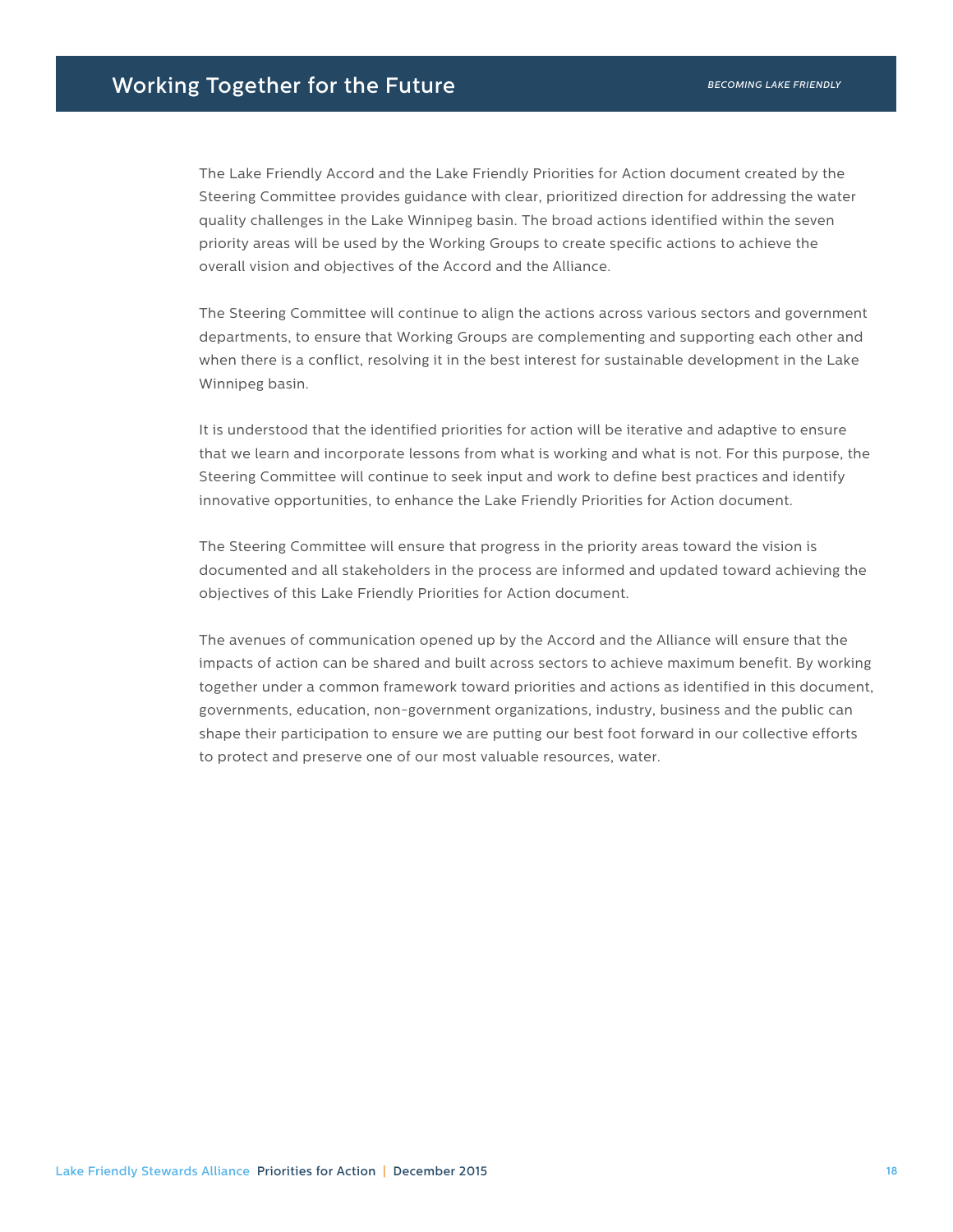I am a newcomer to this Steering Committee, appointed by the Manitoba government in October 2015. Like most of us, I have a deep connection to Manitoba lakes, in particular Lake Winnipeg, the perceived "ocean" of my childhood. I left Winnipeg in the 1980s to study lakes in other parts in Canada, and as I was researching blue-green algal blooms and lake nutrient dynamics, my own lake's eutrophication journey accelerated. After obtaining my PhD in aquatic ecology, over time, I shifted my emphasis from science to public policy. I am grateful for the opportunity to return full circle to my home city and be part of an Alliance dedicated to securing a better future for Manitoba's lakes. I applaud the many hours of hard work that has resulted in this document.

This document began with a foreword by Bob Sandford, Ambassador to the Lake Friendly Stewards Alliance. He outlines ten preconditions for managing, and getting ahead of the problems Manitoba faces with respect to excess nutrient inflows into its waterways, changing hydro-meteorological regimes and invasive species. It ends with optimism based on his years of experience working with Manitobans who are passionate about a better future for our lakes.

I share his optimism and offer the following assessment of where we are at with respect to the preconditions for success that Bob has outlined.

We have a vision that is both far reaching and science based. There has been a rallying cry for action for some time. We have champions everywhere. We have a large tent and the tent is getting bigger. The public is engaged and efforts are being made to coordinate funding and actions. The Steering Committee has a mandate and access to decision-makers.

So far so good, but now I have a few questions. There is a lot of activity, but are the activities designed to work together? Are the decisions integrated and based on science? What do we need to focus on first to accelerate progress?

I believe there are three things that would make a huge difference. First, we need to design, fund and implement a world class monitoring and modelling system (what to measure, where and at what frequency), share the data, learn and adapt. Second, we require a solid governance structure with built-in accountability back to Manitobans, so collectively we can see what is being achieved to tangibly improve the health of Lake Winnipeg. Third, we require ongoing and sustained funding and need to identify who can and should contribute in the short and longer-term.

The Lake Friendly Stewards Alliance is collaborative and interdisciplinary. With a clear focus, leadership and dedicated resources, we can tackle this challenge together.

#### **Dr. Annette Trimbee**

President and Vice-Chancellor, University of Winnipeg Co-Chair, Lake Friendly Stewards Alliance Steering Committee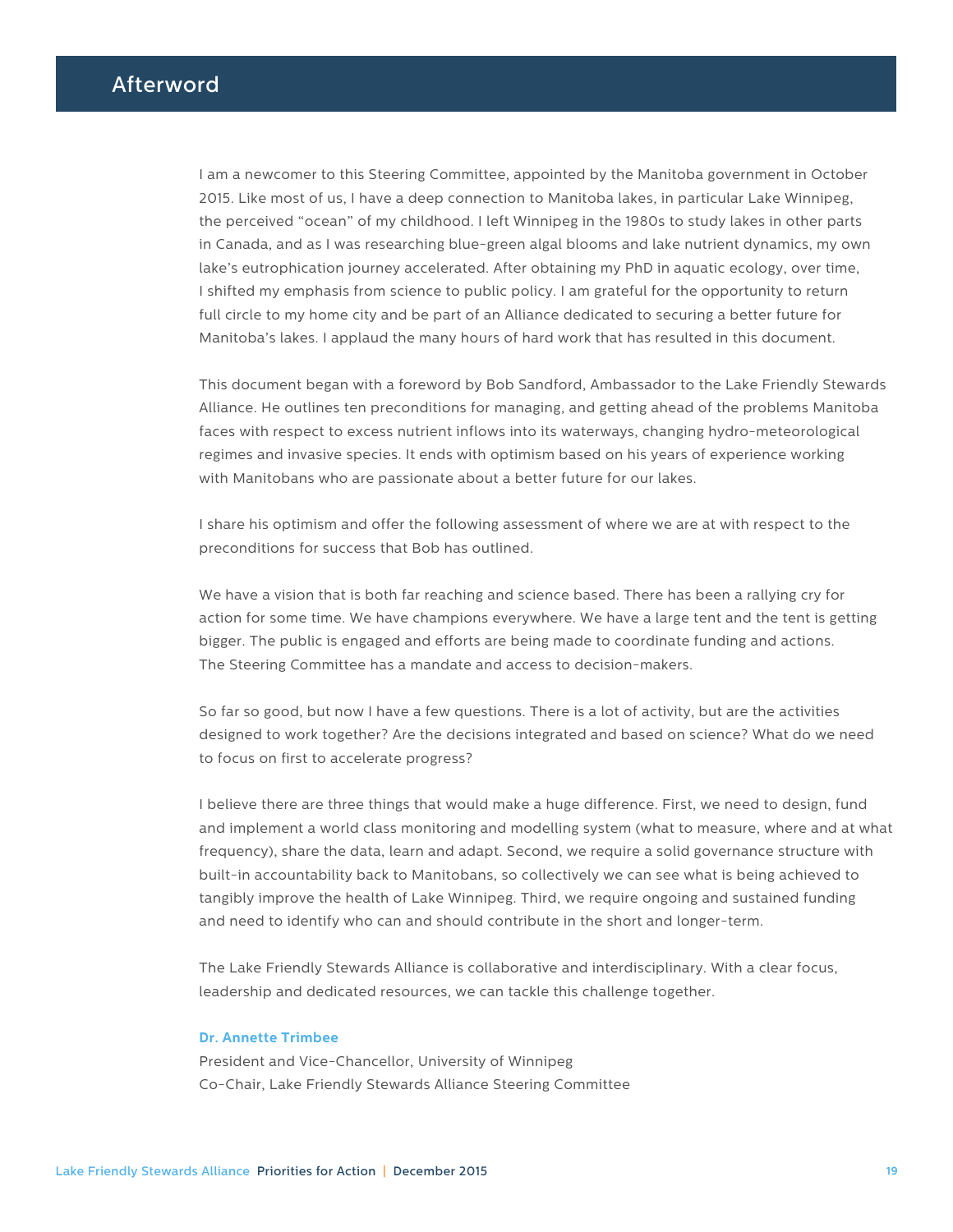#### AMBASSADOR

**Bob Sandford** is the EPCOR Chair for Water and Climate Security at the United Nations University Institute for Water, Environment and Health. He also holds fellowship positions at the University of Saskatchewan and University of Calgary, participates in several water-related organizations, and is a senior advisor to more than thirty former Heads of State on the Interaction Council. Bob has published many books, including *Cold Matters: The State and Fate of Canada's Snow and Ice and Saving Lake Winnipeg.*

#### CO-CHAIRS

**Dr. Annette Trimbee** is the President and Vice-Chancellor of the University of Winnipeg. Dr. Trimbee assumed the role of co-chair of the Lake Friendly Alliance Steering Committee in October 2015. She is a respected public policy leader with a strong background in ecology and environmental science. Dr. Trimbee provides strategic advice on long-term management of Manitoba's water systems related to trans-boundary issues.

**Colleen Sklar** is the Executive Director of the Lake Friendly Initiative and the Partnership of the Manitoba Capital Region. Her education is in the fields of conflict resolution and international development. Colleen has expertise in private consulting, with a focus on creating effective organizational structures through enhanced communication and meaningful stakeholder engagement. Colleen also chairs the Education and Awareness Working Group.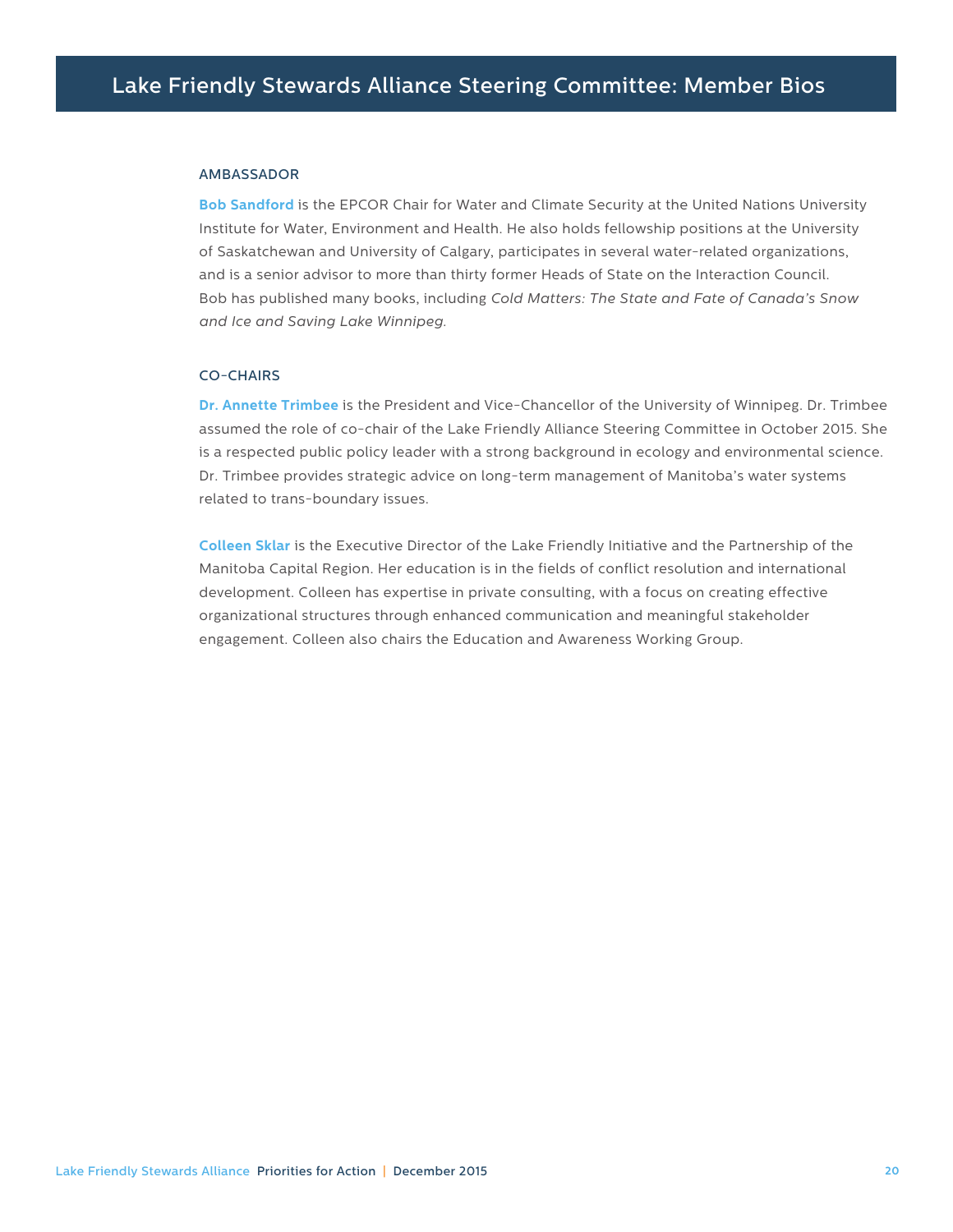#### WORKING GROUP CHAIRS

**John Fjeldsted** was the Executive Director of the Manitoba Environmental Industries Association (MEIA) from July 2007 until his retirement in January 2014, as well he was the past Chair of the Steering Committee's Innovation, and Technology Working Group. John worked for over 35 years for Manitoba Hydro as the Manager of Corporate Planning and Environment and has participated on numerous committees related to environmental protection, standards and technology including the committee responsible for ISO 19011, the Guideline for Quality and/or Environmental Management Systems Auditing.

**Alanna Gray** is a policy analyst with Keystone Agricultural Producers (KAP), and has been involved with the Lake Friendly Initiative for a number of years. Alanna worked on Lake Friendly Practices and Lake Friendly Certification for Municipalities and most recently has been involved as member of the Steering Committee representing the Rural Landscapes Working Group. Alanna has been involved in other environmental programs with KAP, including working as a member of the 4R implementation committee, the Climate Change Connection advisory committee and Tire Stewardship committee, as well as administering the Environmental Farm Plan program.

**Alexis Knispel Kanu** is the Executive Director of the Lake Winnipeg Foundation and Chair of the Steering Committee's Science and Research Working Group. She has extensive experience working in the non-profit and community development sectors. Alexis holds a PhD in environmental science from the University of Manitoba.

**Jeff Lewis** is the Executive Director of the Red River Basin Commission (RRBC) and Chair of the Steering Committee's Governance Working Group. Prior to joining the RRBC, he worked for the State of Minnesota for 34 years with the Minnesota Pollution Control Agency and the Minnesota Department of Natural Resources. Jeff holds a master's degree in hydrology from the University of Minnesota.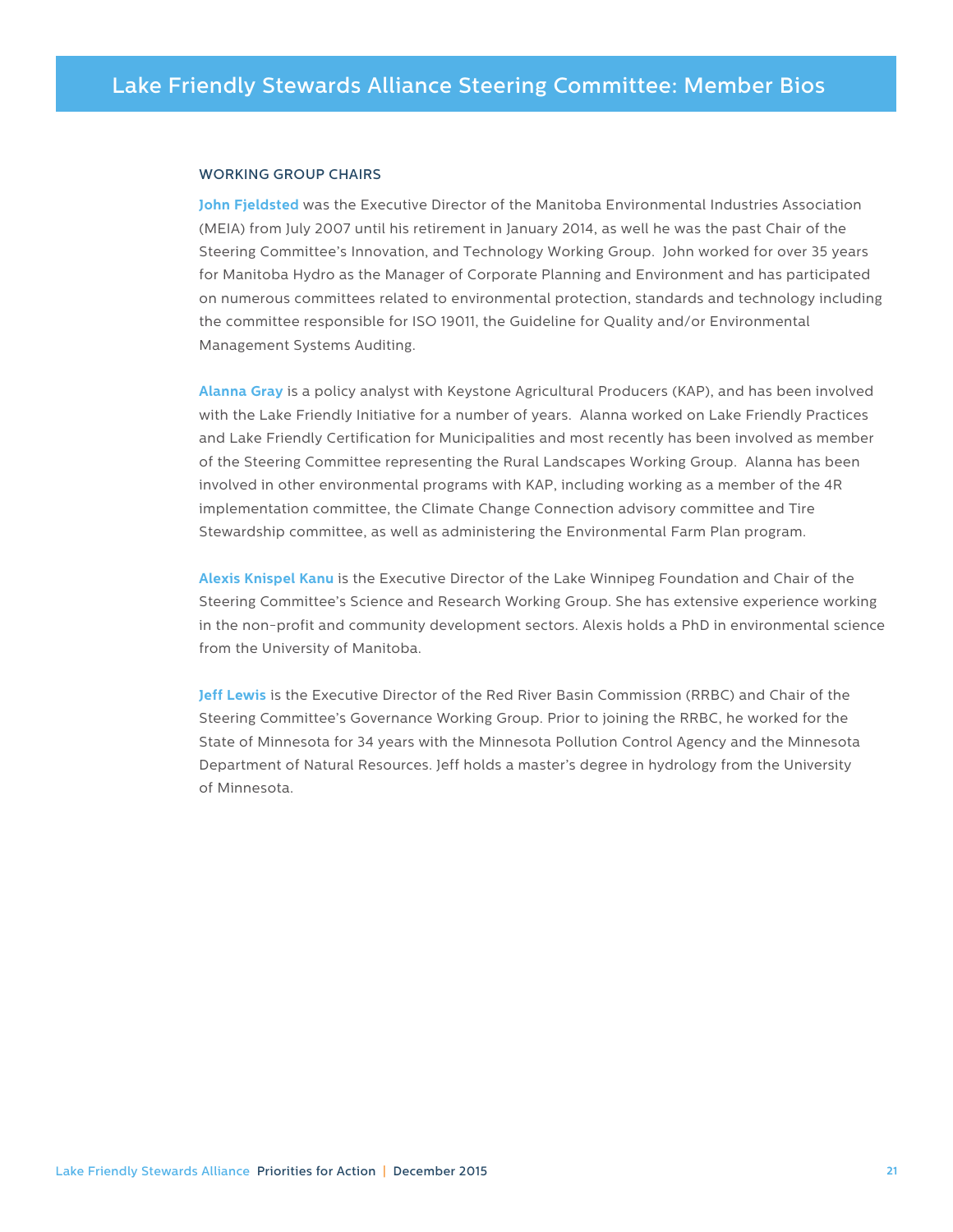#### WORKING GROUP CHAIRS *(continued)*

**Curtis McRae** is the owner and operator of a 5,000 acre grain and cattle farm in St. Andrews, Manitoba. He is chair of Keystone Agricultural Producers' Environment and Land Use committee as well as chair of the Steering Committee's Rural Landscapes Working Group. He has worked extensively with Agriculture in the Classroom and Agriculture in the City and sits on the board of the East Interlake Conservation District. Curtis holds a degree in agricultural engineering from the University of Manitoba.

**Mike Scatliff** is a founding partner of the landscape architecture firm Scatliff + Murray + Miller and Chair of the Steering Committee's Urban Landscapes Working Group. He has been involved in designing many major urban landscaping projects in Winnipeg, including the award-winning Assiniboine Riverwalk and the development of Waterfront Drive. Mike holds a master's degree in landscape architecture from the University of Manitoba.

**Margo Shaw** is the Executive Director of the Manitoba Environmental Industries Association and Chair of the Steering Committee's Innovation and Technology Working Group. Her past experience includes working as a Senior Biologist with Golder Associates, Executive Director of the Upper Lakes Environmental Research Network, and Aquatic Biologist with Fisheries and Oceans Canada. Margo holds a master's degree in biology from the University of Guelph.

#### ADVISORS

**Nicole Armstrong** is the Director of the Water Science and Management Branch of Manitoba Conservation and Water Stewardship. She has worked for the province of Manitoba for the past 15 years, and represents the department on the International Joint Commission's International Red and Souris River Boards, the Red River Basin Commission, and the Committee on Water Quality for the Prairie Provinces Water Board. Nicole holds a master's degree in aquatic ecology from the University of Alberta.

**Bruce Gray** is the Assistant Deputy Minister of the Water Stewardship and Biodiversity Division of Manitoba Conservation and Water Stewardship. He holds a master's degree in public administration from the University of Winnipeg, as well as a certificate in public sector management from Queen's University.

**Dimple Roy** is the Director of the Water program at the International Institute for Sustainable Development (IISD). She brings experience and expertise from research on Lake Winnipeg management and policy, international research on basin management and governance and adaptive policy-making.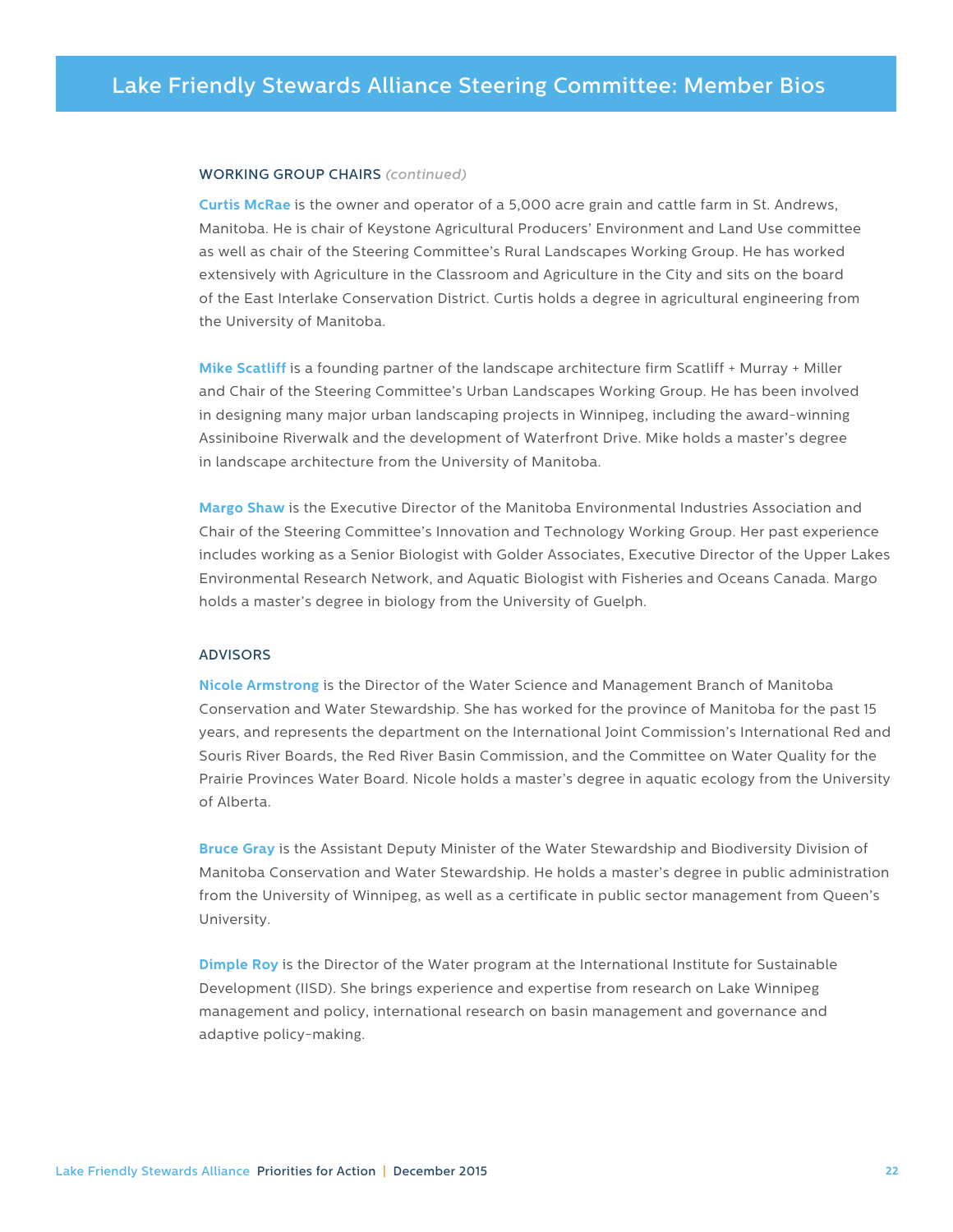#### ADVISORS *(continued)*

**Les Rutherford** is the Manager of the Lake Winnipeg Basin Initiative (LWBI) at Environment Canada. Les is responsible for the overall coordination and delivery of the stewardship and trans-boundary components of the LWBI. Prior to 2012, he served for 24 years in various positions at Environment Canada in Dartmouth, Nova Scotia, mostly involving the environmental protection of aquatic species. Les holds a master's degree in environmental studies from Dalhousie University.

**Hank Venema** is a professional engineer and the Vice-President of Science & Innovation at the International Institute for Sustainable Development (IISD). He has led IISD's research on water and agricultural issues since 2004, and in 2009 he led the creation of IISD's Water Innovation Centre, which focuses on Lake Winnipeg Basin management. Hank has produced numerous publications and has collaborated with many organizations, including the United Nations Environment Programme and the Global Water Systems Project.

#### TECHNICAL SECRETARIAT

**Colleen Andreychuk** is a Policy Analyst in the Water Science and Management Branch of Manitoba Conservation and Water Stewardship. As an analyst with the department for 20 years, she has worked in the areas of legislation, program development, and strategic planning. She currently works with groundwater, surface water, and water quality and is the Co-Secretariat for the Steering Committee overseeing the implementation of the Canada-Manitoba Memorandum of Understanding on Lake Winnipeg and its basin. Colleen completed her studies at the University of Manitoba.

**Iris Griffin** is the Senior Advisor on the Lake Winnipeg Basin Initiative for Environment Canada where she focuses on policy and trans-boundary aspects of the Lake Winnipeg water quality issue. She represents Environment Canada on the Water Quality Committee of the International Red River Board, and is the Co-Secretariat for the Steering Committee which oversees the implementation of the Canada-Manitoba Memorandum of Understanding on Lake Winnipeg and its basin. Iris holds a master's degree in social work from the University of Manitoba, and a joint master's degree in public administration from the University of Manitoba and the University of Winnipeg.